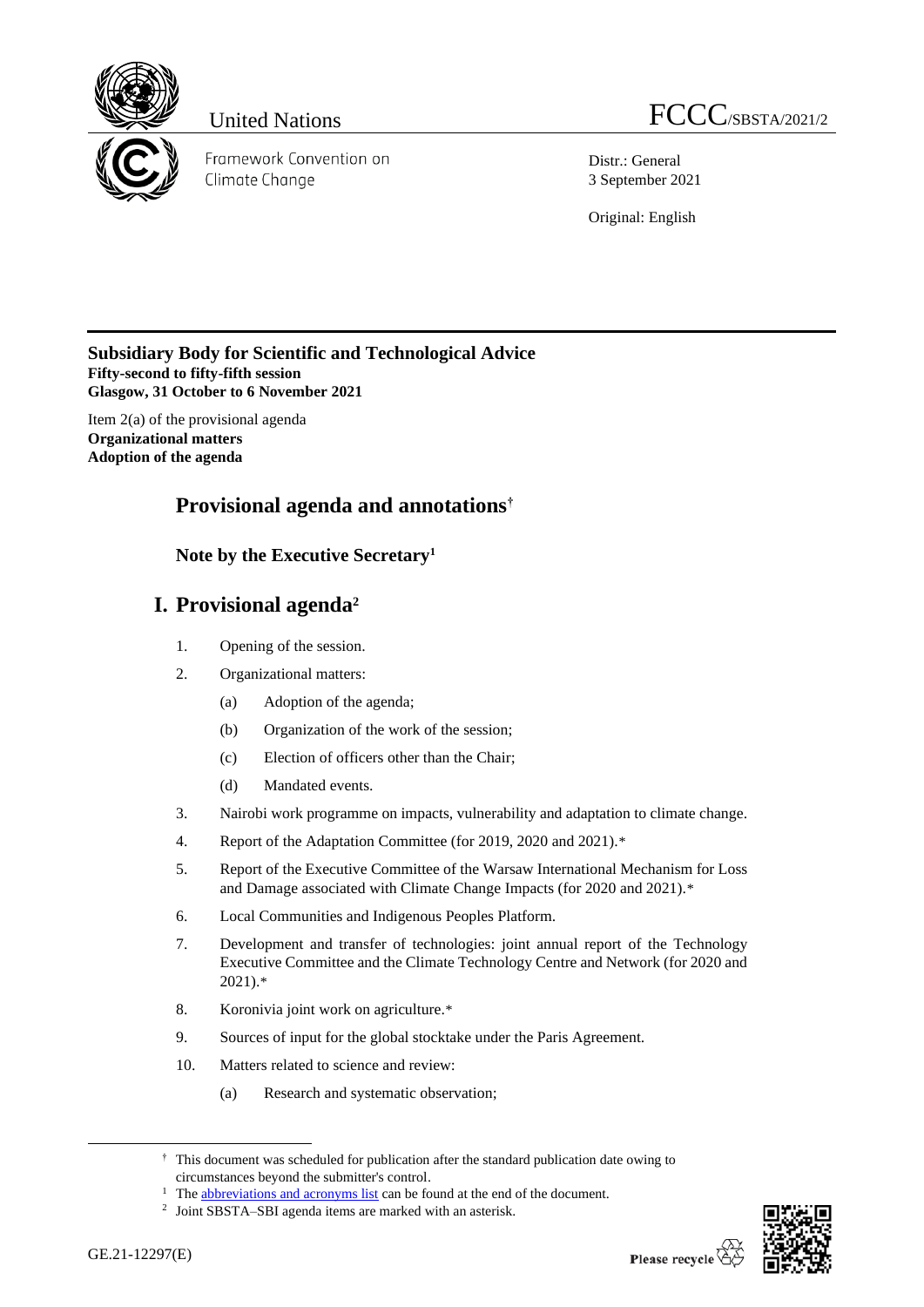- (b) Second periodic review of the long-term global goal under the Convention and of overall progress towards achieving it.\*
- 11. Matters relating to the forum on the impact of the implementation of response measures serving the Convention, the Kyoto Protocol and the Paris Agreement.\*
- 12. Methodological issues under the Convention:
	- (a) Training programme for review experts for the technical review of greenhouse gas inventories of Parties included in Annex I to the Convention;
	- (b) Training programme for review experts for the technical review of biennial reports and national communications of Parties included in Annex I to the Convention;
	- (c) Revision of the UNFCCC reporting guidelines on annual inventories for Parties included in Annex I to the Convention;
	- (d) Guidelines for the technical review of information reported under the Convention related to greenhouse gas inventories, biennial reports and national communications by Parties included in Annex I to the Convention;
	- (e) Greenhouse gas data interface;
	- (f) Common metrics to calculate the carbon dioxide equivalence of greenhouse gases;
	- (g) Emissions from fuel used for international aviation and maritime transport.
- 13. Methodological issues under the Kyoto Protocol:
	- (a) Land use, land-use change and forestry under Article 3, paragraphs 3–4, of the Kyoto Protocol and under the clean development mechanism;
	- (b) Implications of the inclusion of reforestation of lands with forest in exhaustion as afforestation and reforestation clean development mechanism project activities.
- 14. Methodological issues under the Paris Agreement:
	- (a) Common reporting tables for the electronic reporting of the information in the national inventory reports of anthropogenic emissions by sources and removals by sinks of greenhouse gases;
	- (b) Common tabular formats for the electronic reporting of the information necessary to track progress made in implementing and achieving nationally determined contributions under Article 4 of the Paris Agreement;
	- (c) Common tabular formats for the electronic reporting of the information on financial, technology development and transfer, and capacity-building support provided and mobilized, as well as support needed and received, under Articles 9–11 of the Paris Agreement;
	- (d) Outlines of the biennial transparency report, national inventory document and technical expert review report pursuant to the modalities, procedures and guidelines for the transparency framework for action and support;
	- (e) Training programme for technical experts participating in the technical expert review.
- 15. Matters relating to Article 6 of the Paris Agreement:
	- (a) Guidance on cooperative approaches referred to in Article 6, paragraph 2, of the Paris Agreement;
	- (b) Rules, modalities and procedures for the mechanism established by Article 6, paragraph 4, of the Paris Agreement;
	- (c) Work programme under the framework for non-market approaches referred to in Article 6, paragraph 8, of the Paris Agreement.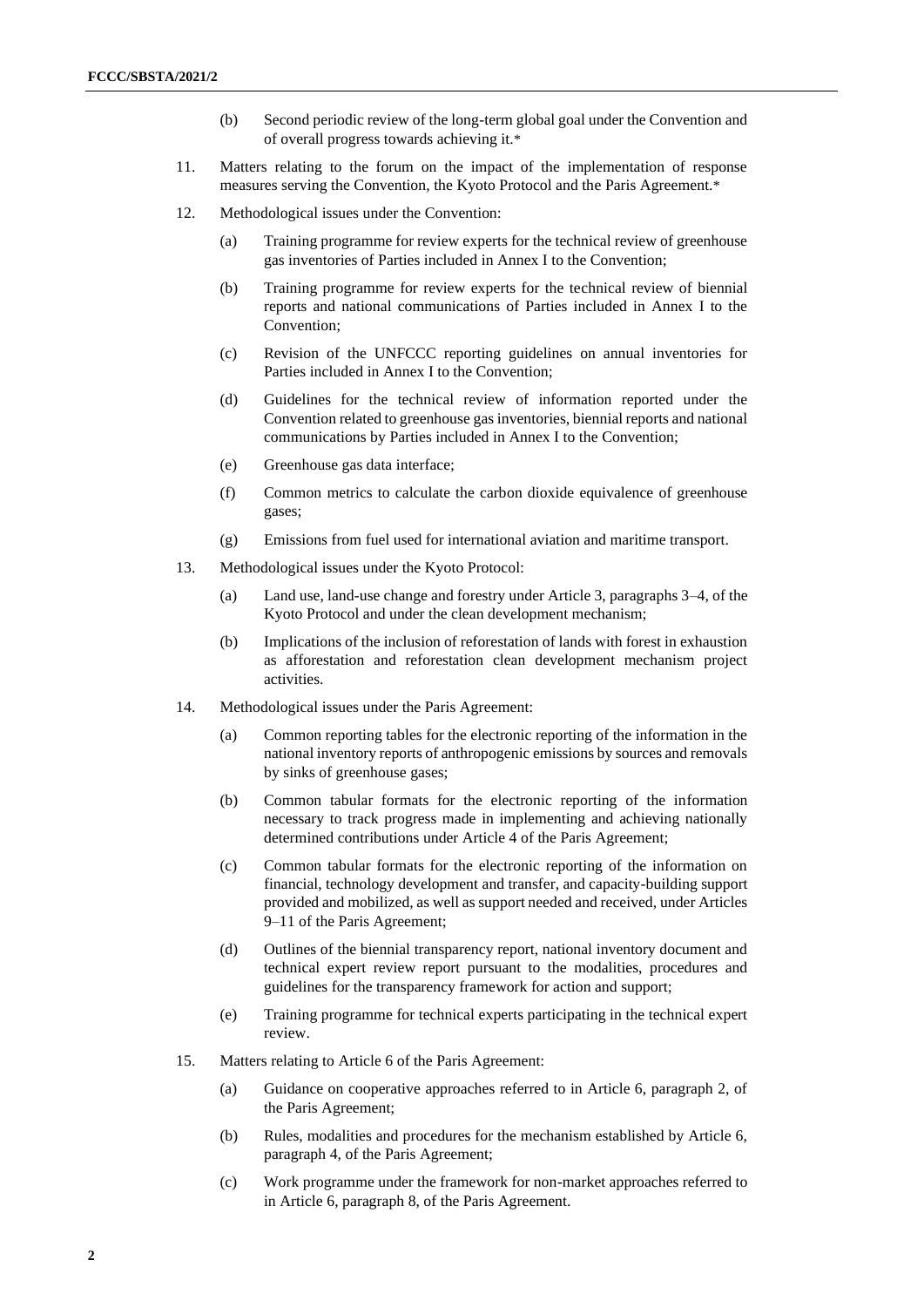- 16. Market and non-market mechanisms under the Convention:
	- (a) Framework for various approaches;
	- (b) Non-market-based approaches;
	- (c) New market-based mechanism.
- 17. Cooperation with other international organizations.
- 18. Annual reports on technical reviews:
	- (a) Technical review of information reported under the Convention by Parties included in Annex I to the Convention in their biennial reports and national communications;
	- (b) Technical review of greenhouse gas inventories of Parties included in Annex I to the Convention;
	- (c) Technical review of greenhouse gas inventories and other information reported by Parties included in Annex I, as defined in Article 1, paragraph 7, of the Kyoto Protocol.
- 19. Other matters.
- 20. Closure of and report on the session.

# **II. Annotations to the provisional agenda**

#### **1. Opening of the session**

1. The first part of the 2021 session of the SBSTA was held from 31 May to 17 June 2021 in a virtual setting. It was opened by the SBSTA Chair, Tosi Mpanu Mpanu (Democratic Republic of the Congo).

2. The second part of the session (SBSTA 52–55) will be opened on Sunday, 31 October 2021.<sup>3</sup>

#### **2. Organizational matters**

(a) Adoption of the agenda

3. The provisional agenda, prepared by the Executive Secretary in agreement with the Chair, will be presented for adoption on 31 October. It reflects the SBSTA mandates for 2020–2021 (SBSTA 52–55).

| <i>FCCC/SBSTA/2021/2</i>   | <i>Provisional agenda and annotations. Note by the Executive</i><br>Secretary |
|----------------------------|-------------------------------------------------------------------------------|
| <b>Further information</b> | $https://unfcc.c.int/event/sbsta-52-55$                                       |

#### (b) Organization of the work of the session

4. After deciding to postpone SBSTA 52 to 2021, the Bureau of the governing bodies, to enable work mandated for 2020 and 2021 to be delivered at COP 26 with a view to bringing the UNFCCC process back on track by the end of 2021, to the extent possible, requested the secretariat to proceed in operationalizing the following criteria:<sup>4</sup>

<sup>&</sup>lt;sup>3</sup> As agreed at the meeting of the Bureau of the COP, the CMP and the CMA on 15 June 2021; see [https://unfccc.int/documents/279103.](https://unfccc.int/documents/279103)

<sup>4</sup> Se[e https://unfccc.int/documents/249956.](https://unfccc.int/documents/249956)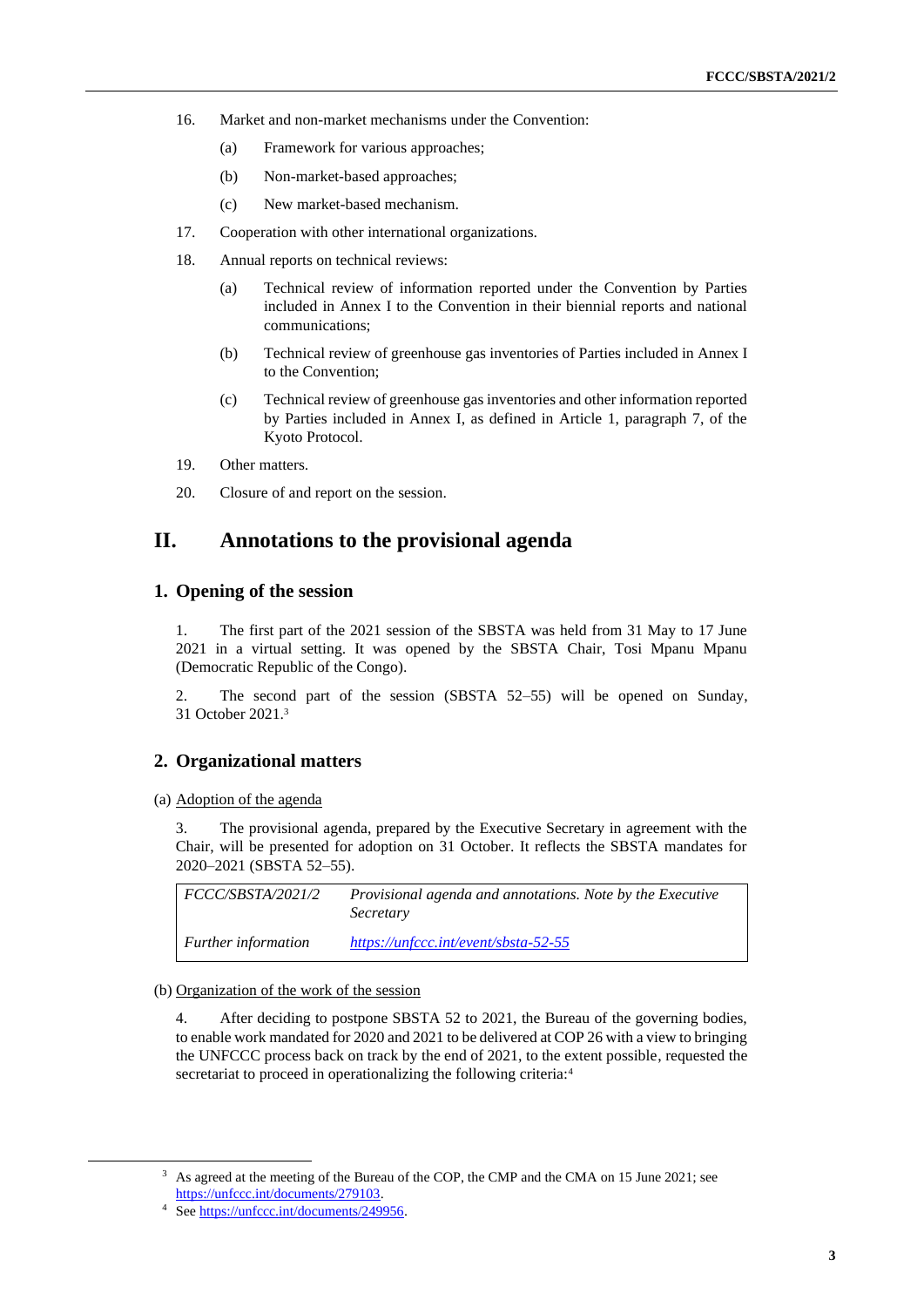(a) Maintaining the original timelines for mandates and submission deadlines to the extent possible, and informally advancing work mandated to be initiated in 2020, particularly if mandated to conclude in 2020 or 2021;

(b) Maintaining the mandated number of meetings and delivering reports of the constituted bodies as originally planned in 2020–2021. In this regard, meetings of the constituted bodies mandated to be held in conjunction with a session can be held virtually in the absence of a session;

(c) Extending the existing membership of the Convention, Kyoto Protocol and Paris Agreement bodies as needed until successors can be appointed or elected;

(d) Holding events in 2020 that were scheduled to be held in 2020, to the extent possible.

5. On 15 April 2021, the Bureau agreed to extend the first sessional period of 2021 by one week (31 May to 17 June) to allow adequate coordination time and account for the challenges and constraints of remote participation.<sup>5</sup> During that sessional period, the SBSTA conducted work informally in a virtual setting on several issues<sup>6</sup> on the draft provisional agenda.<sup>7</sup>

6. The SBSTA Chair prepared, with the assistance of co-facilitators, $\frac{8}{3}$  informal notes to capture the progress of that informal work.<sup>9</sup> The elements outlined in the informal notes are not exhaustive, have no formal status and should not be considered final in any way. They have been prepared to assist Parties in advancing the discussions and do not prejudge further work or prevent Parties from expressing their views at any time.

7. Detailed information on the work at this session will be made available on the session web page.<sup>10</sup> Delegates are invited to refer to the overview schedule and any programme or calendar of events on the UNFCCC website<sup>11</sup> and to regularly consult the closed-circuit television screens and the virtual conference platform for an up-to-date schedule of the work of the SBSTA. The presiding officers will propose cut-off times for group work and deadlines for the submission of conclusions so they can be made available in all six official languages of the United Nations for the closing plenary.

#### (c) Election of officers other than the Chair

8. *Background*: The SBSTA will elect its Vice-Chair and Rapporteur for 2022.<sup>12</sup> When the SBSTA exercises its functions with regard to matters concerning the Kyoto Protocol, any member of its Bureau representing a Party to the Convention but, at that time, not a Party to the Kyoto Protocol shall be replaced by an additional member to be elected by and among the Parties to the Kyoto Protocol. This applies mutatis mutandis to the Paris Agreement.

9. *Action*: The SBSTA will be invited to elect its Vice-Chair and Rapporteur.

| <b>Further</b> | https://unfccc.int/process-and-meetings/bodies/election-and- |
|----------------|--------------------------------------------------------------|
| information    | membership                                                   |

#### (d) Mandated events

10. In line with the guidance of the Bureau to minimize delays and maximize progress, the following events mandated to take place in conjunction with the SBSTA sessions in 2020 were convened in a virtual setting:

<sup>5</sup> Se[e https://unfccc.int/documents/273542.](https://unfccc.int/documents/273542)

<sup>&</sup>lt;sup>6</sup> See the SBSTA Chair's scenario note of 7 May 2021 at [https://unfccc.int/documents/274042.](https://unfccc.int/documents/274042)

<sup>&</sup>lt;sup>7</sup> Draft provisional agenda issued on 27 April 2021; available at [https://unfccc.int/documents/273744.](https://unfccc.int/documents/273744)

<sup>&</sup>lt;sup>8</sup> See the full list of co-facilitators a[t https://unfccc.int/event/SBSTA-may-june-2021.](https://unfccc.int/event/SBSTA-may-june-2021)

<sup>&</sup>lt;sup>9</sup> Se[e https://unfccc.int/documents/279105](https://unfccc.int/documents/279105) (the links to the informal notes are in the annex).

<sup>&</sup>lt;sup>10</sup> [https://unfccc.int/event/sbsta-52-55.](https://unfccc.int/event/sbsta-52-55)

<sup>&</sup>lt;sup>11</sup> [https://unfccc.int/process-and-meetings/conferences/glasgow-climate-change-conference.](https://unfccc.int/process-and-meetings/conferences/glasgow-climate-change-conference)

<sup>12</sup> Se[e https://unfccc.int/sites/default/files/resource/Notification%20to%20Parties%20on%202020%20](https://unfccc.int/sites/default/files/resource/Notification%20to%20Parties%20on%202020%20elections%20Signed%20by.pdf) [elections%20Signed%20by.pdf.](https://unfccc.int/sites/default/files/resource/Notification%20to%20Parties%20on%202020%20elections%20Signed%20by.pdf)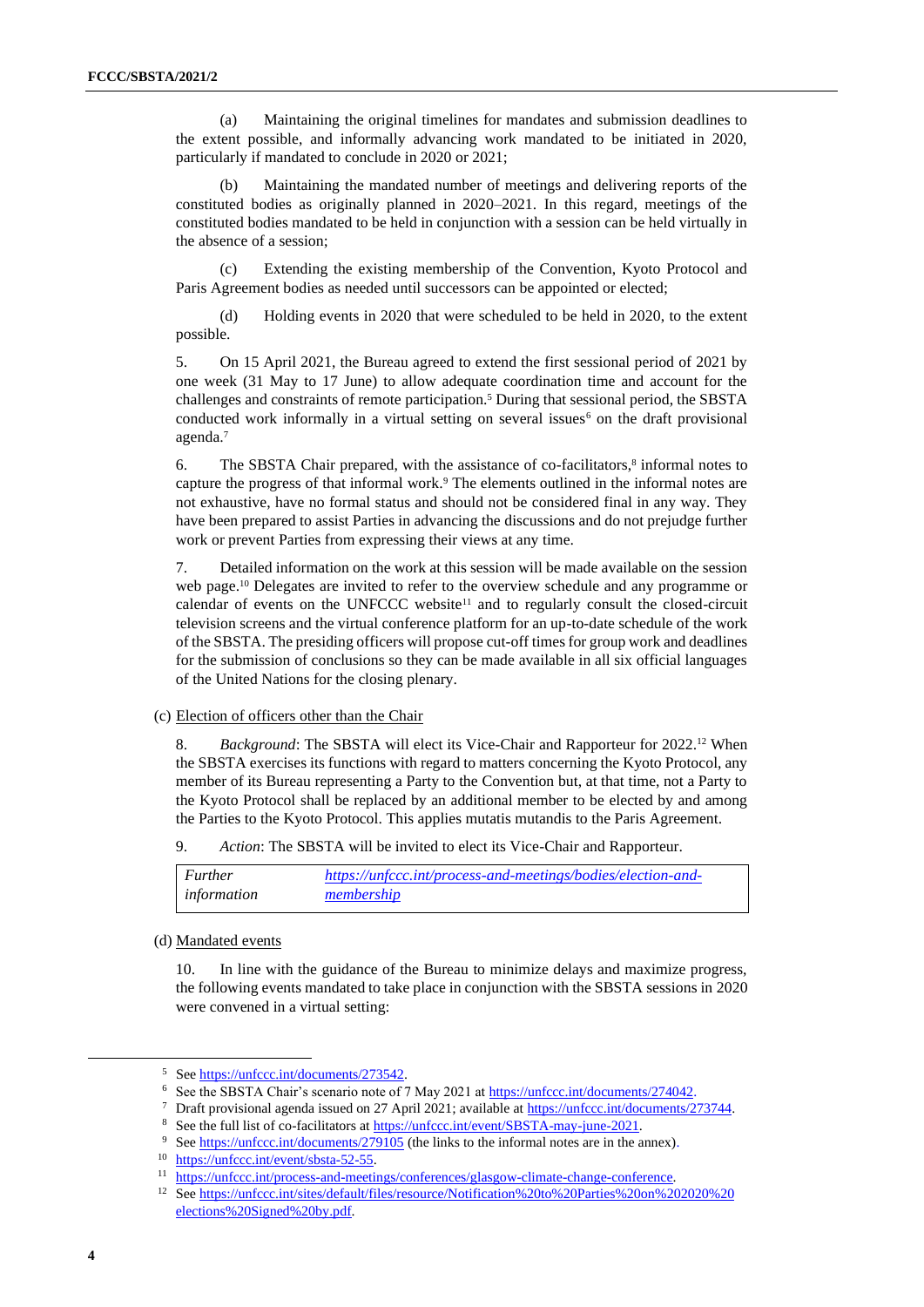- (a) The  $3<sup>rd</sup>$  meeting of the KCI;<sup>13</sup>
- (b) Two workshops under the KJWA;<sup>14</sup>
- (c) The twelfth meeting of the research dialogue;<sup>15</sup>
- (d) Earth Information Day 2020;<sup>16</sup>
- (e) The first session of the first meeting of SED2;<sup>17</sup>

(f) SBSTA dialogue on the ocean and climate change to consider how to strengthen adaptation and mitigation action in this context;<sup>18</sup>

(g) SBSTA dialogue on the relationship between land and climate change adaptation related matters; 19

(h) The  $3<sup>rd</sup>$  and  $4<sup>th</sup>$  meetings of the FWG of the LCIPP and a series of virtual events, including a stakeholder dialogue, a webinar and a special event; $20$ 

(i) A series of technical expert meetings on mitigation and adaptation in support of the technical examination processes on mitigation and adaptation.<sup>21</sup>

11. The following mandated events took place in conjunction with the first part of the 2021 session of the SBSTA in a virtual setting:

- (a) The  $4<sup>th</sup>$  meeting of the KCI;<sup>22</sup>
- (b) The second session of the first meeting of  $\text{SED2;}^{23}$

(c) An in-session dialogue under the LCIPP on good practices for the participation of indigenous peoples and local communities in national climate policymaking;<sup>24</sup>

- (d) The thirteenth meeting of the research dialogue;<sup>25</sup>
- (e) Two workshops under the KJWA.<sup>26</sup>

12. The following mandated events will take place in conjunction with this session:

(a) The  $6<sup>th</sup>$  meeting of the FWG (see para. 30 below);

(b) A meeting and multi-stakeholder workshop with indigenous knowledge holders under the LCIPP (activities 1 and 8 of the LCIPP initial two-year workplan; see para. 29 below);

(c) The 14th NWP Focal Point Forum, on biodiversity and climate change adaptation (see para. 17 below);

(d) The  $5<sup>th</sup>$  meeting of the KCI (see para. 57 below);

<sup>&</sup>lt;sup>13</sup> Se[e https://unfccc.int/event/KCI3.](https://unfccc.int/event/KCI3)

<sup>&</sup>lt;sup>14</sup> Se[e https://unfccc.int/topics/land-use/workstreams/agriculture#eq-1.](https://unfccc.int/topics/land-use/workstreams/agriculture#eq-1)

<sup>15</sup> Se[e http://unfccc.int/node/210302.](http://unfccc.int/node/210302)

<sup>16</sup> Se[e https://unfccc.int/node/253955.](https://unfccc.int/node/253955)

<sup>17</sup> Se[e https://unfccc.int/event/first-meeting-of-the-structured-expert-dialogue.](https://unfccc.int/event/first-meeting-of-the-structured-expert-dialogue)

<sup>&</sup>lt;sup>18</sup> As per decision 1/CP.25, para. 31. An informal summary report on the dialogue is available at [https://unfccc.int/documents/273806.](https://unfccc.int/documents/273806)

<sup>&</sup>lt;sup>19</sup> As per decision 1/CP.25, para. 32. An informal summary report on the dialogue is available at [https://unfccc.int/documents/278785.](https://unfccc.int/documents/278785)

<sup>&</sup>lt;sup>20</sup> Se[e https://unfccc.int/topics/local-communities-and-indigenous-peoples-platform/the-big](https://unfccc.int/topics/local-communities-and-indigenous-peoples-platform/the-big-picture/lcipp/events-meetings-and-workshops-lcipp)[picture/lcipp/events-meetings-and-workshops-lcipp.](https://unfccc.int/topics/local-communities-and-indigenous-peoples-platform/the-big-picture/lcipp/events-meetings-and-workshops-lcipp)

<sup>&</sup>lt;sup>21</sup> Se[e http://tep-a.org/technical-expert-meetings-on-adaptation/](http://tep-a.org/technical-expert-meetings-on-adaptation/) and [https://unfccc.int/topics/mitigation/workstreams/technical-examination-process-on-mitigation.](https://unfccc.int/topics/mitigation/workstreams/technical-examination-process-on-mitigation)

<sup>&</sup>lt;sup>22</sup> Se[e https://unfccc.int/event/KCI4part1](https://unfccc.int/event/KCI4part1) and [https://unfccc.int/event/KCI4Part2;](https://unfccc.int/event/KCI4Part2) see also para[. 0](#page-11-0) below.

<sup>&</sup>lt;sup>23</sup> Se[e https://unfccc.int/event/first-meeting-of-the-structured-expert-dialogue-of-the-second-periodic](https://unfccc.int/event/first-meeting-of-the-structured-expert-dialogue-of-the-second-periodic-review-session-2)[review-session-2;](https://unfccc.int/event/first-meeting-of-the-structured-expert-dialogue-of-the-second-periodic-review-session-2) see also para. 53 below.

<sup>&</sup>lt;sup>24</sup> Se[e https://lcipp.unfccc.int/good-practices-participation-indigenous-peoples-and-local-communities](https://lcipp.unfccc.int/good-practices-participation-indigenous-peoples-and-local-communities-national-climate-policy)[national-climate-policy.](https://lcipp.unfccc.int/good-practices-participation-indigenous-peoples-and-local-communities-national-climate-policy)

<sup>25</sup> Se[e https://unfccc.int/node/254071.](https://unfccc.int/node/254071)

<sup>26</sup> Se[e https://unfccc.int/event/koronivia-intersessional-workshop-part-1.](https://unfccc.int/event/koronivia-intersessional-workshop-part-1)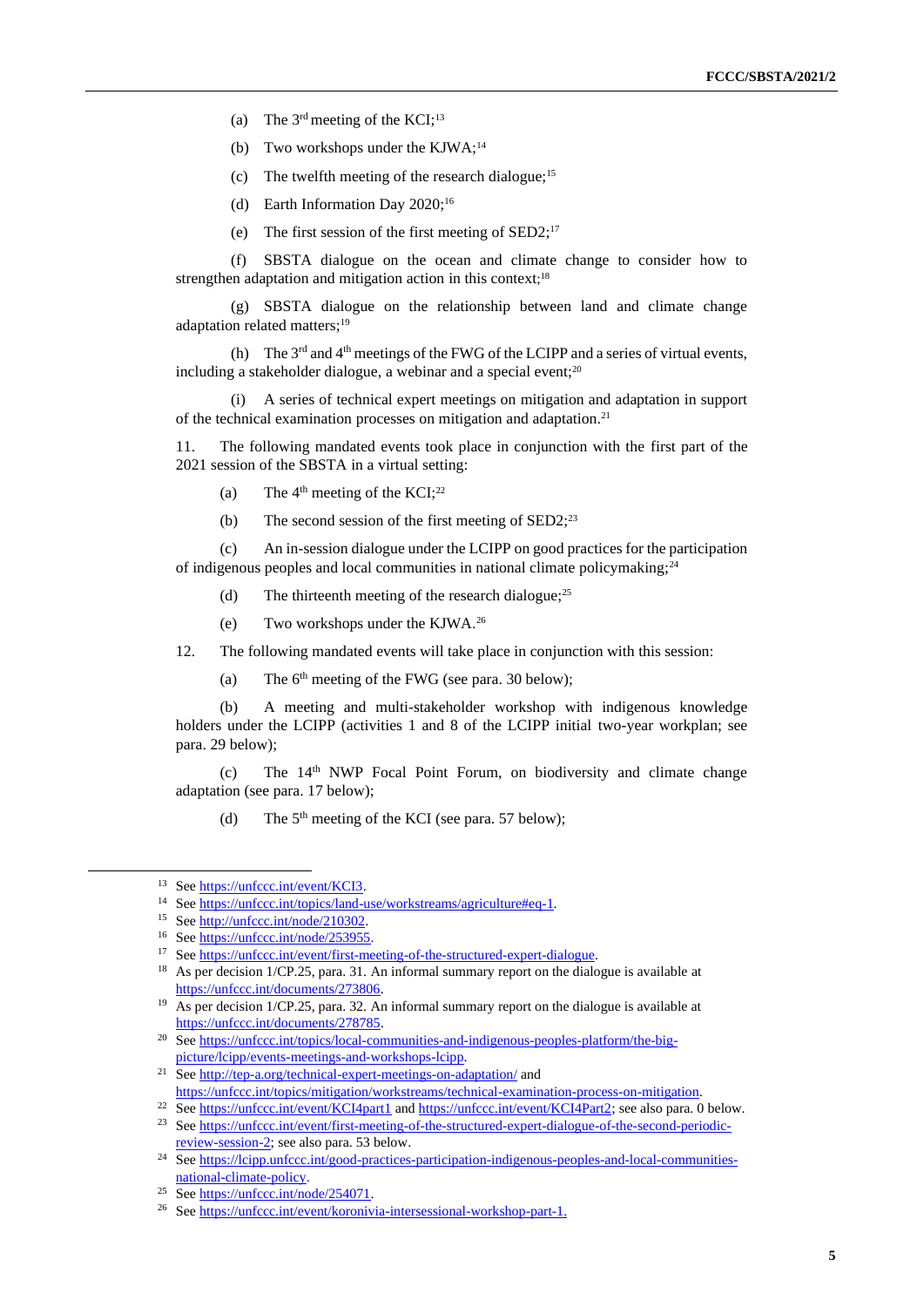- (e) The second meeting of SED2 (see para. 53 below);
- (f) Earth Information Day 2021 (see para. 48 below).

# **3. Nairobi work programme on impacts, vulnerability and adaptation to climate change**

13. *Background*: The NWP is a demand-driven UNFCCC knowledge-to-action hub on adaptation and resilience. Parties' needs are addressed under the NWP in collaboration with over 425 partners representing a diversity of knowledge and expertise, coalitions and networks, constituted bodies, Parties and experts working in different thematic areas, sectors, regions and countries.

14. Since SBSTA 50, the focus of the NWP has been on strengthening collaboration for the curation, production and communication of knowledge and for closing knowledge gaps and scaling up adaptation action in countries and subregions through the Lima Adaptation Knowledge Initiative and in thematic areas such as forests and grasslands, and oceans, coastal areas and ecosystems. Constituted bodies collaborate on NWP activities in response to the needs of developing countries, including in support of the implementation of the Paris Agreement.

15. SBSTA 56 (June 2022) will take stock of the operational and institutional modalities of the NWP with a view to assessing the performance and effectiveness of the NWP in addressing knowledge needs relevant to the implementation of the Paris Agreement. At SBSTA 48 it was agreed that the SBSTA would determine the modalities of the stocktake in 2021.<sup>27</sup>

16. In May–June 2021 the SBSTA conducted work informally on matters related to the NWP and the Chair prepared, with the assistance of the co-facilitators, an informal note to capture progress.<sup>28</sup>

17. The 14<sup>th</sup> NWP Focal Point Forum, on biodiversity and climate change adaptation, will be held under the guidance of the SBSTA Chair in conjunction with this session.<sup>29</sup>

18. *Action*: The SBSTA will be invited to consider progress in implementing activities under the NWP, drawing on the annual reports for 2020 and 2021 prepared for the session, and to provide any further guidance, including on the modalities of the stocktake referred to in paragraph 15 above.

| FCCC/SBSTA/2020/INF.1 | Progress in implementing activities under the Nairobi<br>work programme on impacts, vulnerability and<br>adaptation to climate change. Report by the secretariat |
|-----------------------|------------------------------------------------------------------------------------------------------------------------------------------------------------------|
| FCCC/SBSTA/2021/INF.2 | Progress in implementing activities under the Nairobi<br>work programme on impacts, vulnerability and<br>adaptation to climate change. Report by the secretariat |
| Further information   | http://unfccc.int/nwp                                                                                                                                            |

# **4. Report of the Adaptation Committee (for 2019, 2020 and 2021)\***

19. *Background*: SB 51 could not conclude consideration of the 2019 report of the AC.<sup>30</sup> In accordance with rule 16 of the draft rules of procedure being applied, the matter has been included in the provisional agenda for this session.

<sup>27</sup> As per document FCCC/SBSTA/2018/4, para. 28.

<sup>&</sup>lt;sup>28</sup> Available a[t https://unfccc.int/documents/279107.](https://unfccc.int/documents/279107)

<sup>&</sup>lt;sup>29</sup> As per document FCCC/SBSTA/2018/4, para. 19(e), the AC identified the theme for the Forum as the link between climate change adaptation and biodiversity; see [https://unfccc.int/documents/194841.](https://unfccc.int/documents/194841)

<sup>30</sup> See documents FCCC/SBI/2019/20, para. 38, and FCCC/SBSTA/2019/5, para. 10.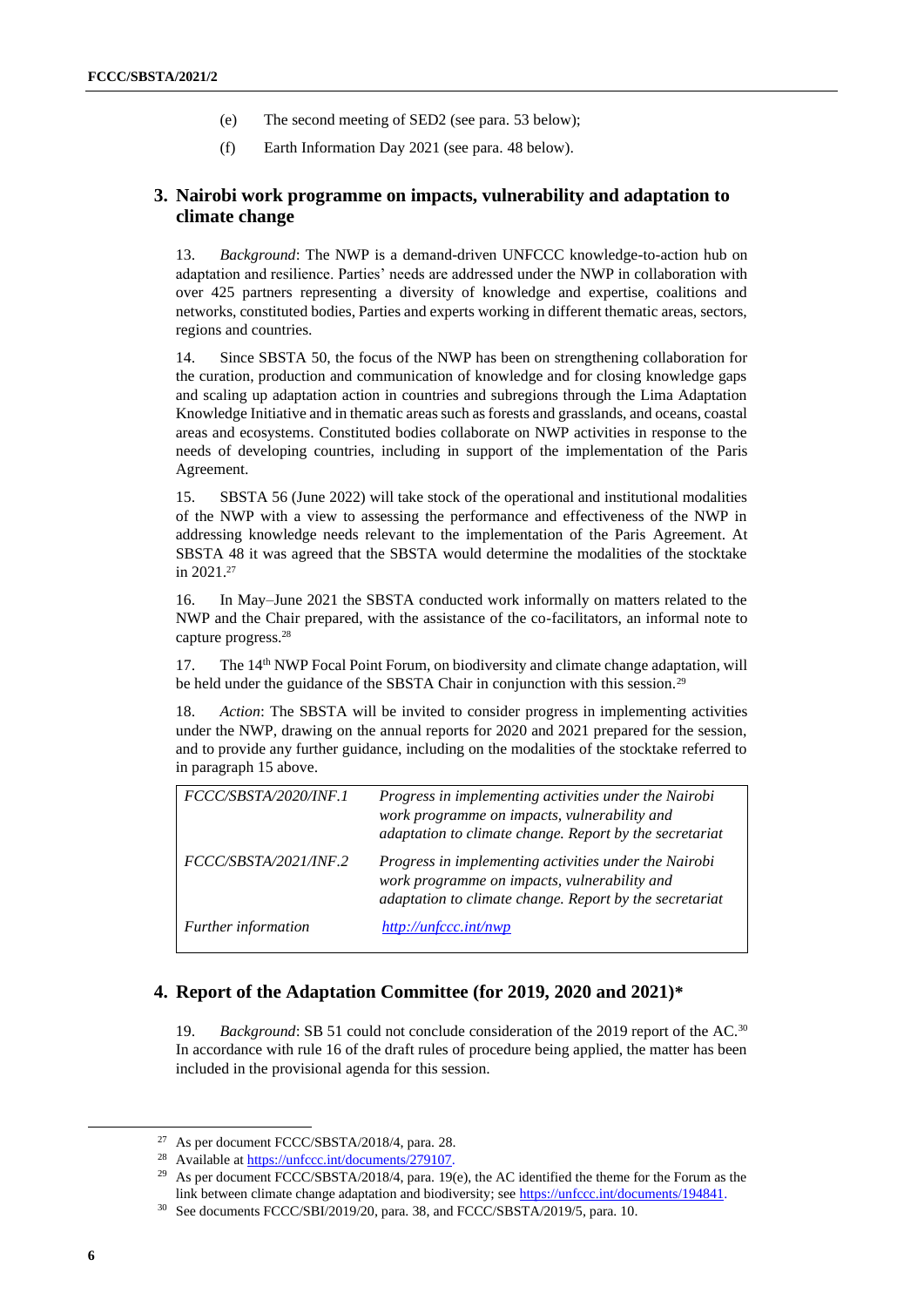20. The AC held its  $17<sup>th</sup>$ ,  $18<sup>th</sup>$  and  $19<sup>th</sup>$  meetings virtually. The  $20<sup>th</sup>$  meeting will also be held virtually, from 7 to 10 September 2021.

21. Information on progress of the AC since 2019 in implementing its workplan, including fulfilling relevant mandates from the subsidiary and governing bodies is contained in the annual reports of the AC for 2020 and 2021.

22. *Action*: The SBSTA and the SBI will be invited to continue their consideration of the 2019 report of the AC, consider its reports for 2020 and 2021 and recommend a draft decision for consideration and adoption at COP 26 and CMA 3.

| <i>FCCC/SB/2019/3</i>      | Report of the Adaptation Committee      |
|----------------------------|-----------------------------------------|
| <i>FCCC/SB/2020/2</i>      | Report of the Adaptation Committee      |
| <i>FCCC/SB/2021/6</i>      | Report of the Adaptation Committee      |
| <b>Further</b> information | https://unfccc.int/Adaptation-Committee |

# **5. Report of the Executive Committee of the Warsaw International Mechanism for Loss and Damage associated with Climate Change Impacts (for 2020 and 2021)\***

23. *Background*: COP 19 and 20 requested the Executive Committee to report annually to the COP through the subsidiary bodies and to make recommendations, as appropriate.<sup>31</sup> Subsequently, Article 8, paragraph 2, of the Paris Agreement provided that the Warsaw International Mechanism for Loss and Damage associated with Climate Change shall be subject to the authority and guidance of the CMA.

24. The 2020 report of the Executive Committee highlights the Committee's progress in implementing its five-year rolling workplan, including the work of its expert groups and recommendations thereon.

25. The Executive Committee held its  $11<sup>th</sup>$ ,  $12<sup>th</sup>$  and  $13<sup>th</sup>$  meetings virtually. The  $14<sup>th</sup>$ meeting will also be held virtually, in separate sessions, between 7 and 24 September 2021. In addition, all five expert groups held meetings.<sup>32</sup>

26. The 2021 report of the Executive Committee is expected to inform on the progress in the work of the expert groups and organizations providing technical assistance to developing countries under the Santiago network for averting, minimizing and addressing loss and damage associated with the adverse effects of climate change.

27. *Action*: The SBSTA and the SBI will be invited to consider the 2020 and 2021 reports of the Executive Committee and recommend a draft decision to the appropriate body or bodies.<sup>33</sup>

| FCCC/SB/2020/3                    | Report of the Executive Committee of the Warsaw<br>International Mechanism for Loss and Damage associated<br>with Climate Change Impacts |
|-----------------------------------|------------------------------------------------------------------------------------------------------------------------------------------|
| $FCCCSB/2021/4$ and<br>Add. $1-2$ | Report of the Executive Committee of the Warsaw<br>International Mechanism for Loss and Damage associated<br>with Climate Change Impacts |
| Further information               | https://unfccc.int/wim-excom                                                                                                             |

<sup>31</sup> Decision 2/CP.19, para. 3.

<sup>32</sup> Se[e https://unfccc.int/topics/adaptation-and-resilience/workstreams/loss-and-damage-ld/workshop](https://unfccc.int/topics/adaptation-and-resilience/workstreams/loss-and-damage-ld/workshop-and-meetings)[and-meetings.](https://unfccc.int/topics/adaptation-and-resilience/workstreams/loss-and-damage-ld/workshop-and-meetings)

<sup>&</sup>lt;sup>33</sup> Noting the ongoing consideration of the governance of the Warsaw International Mechanism.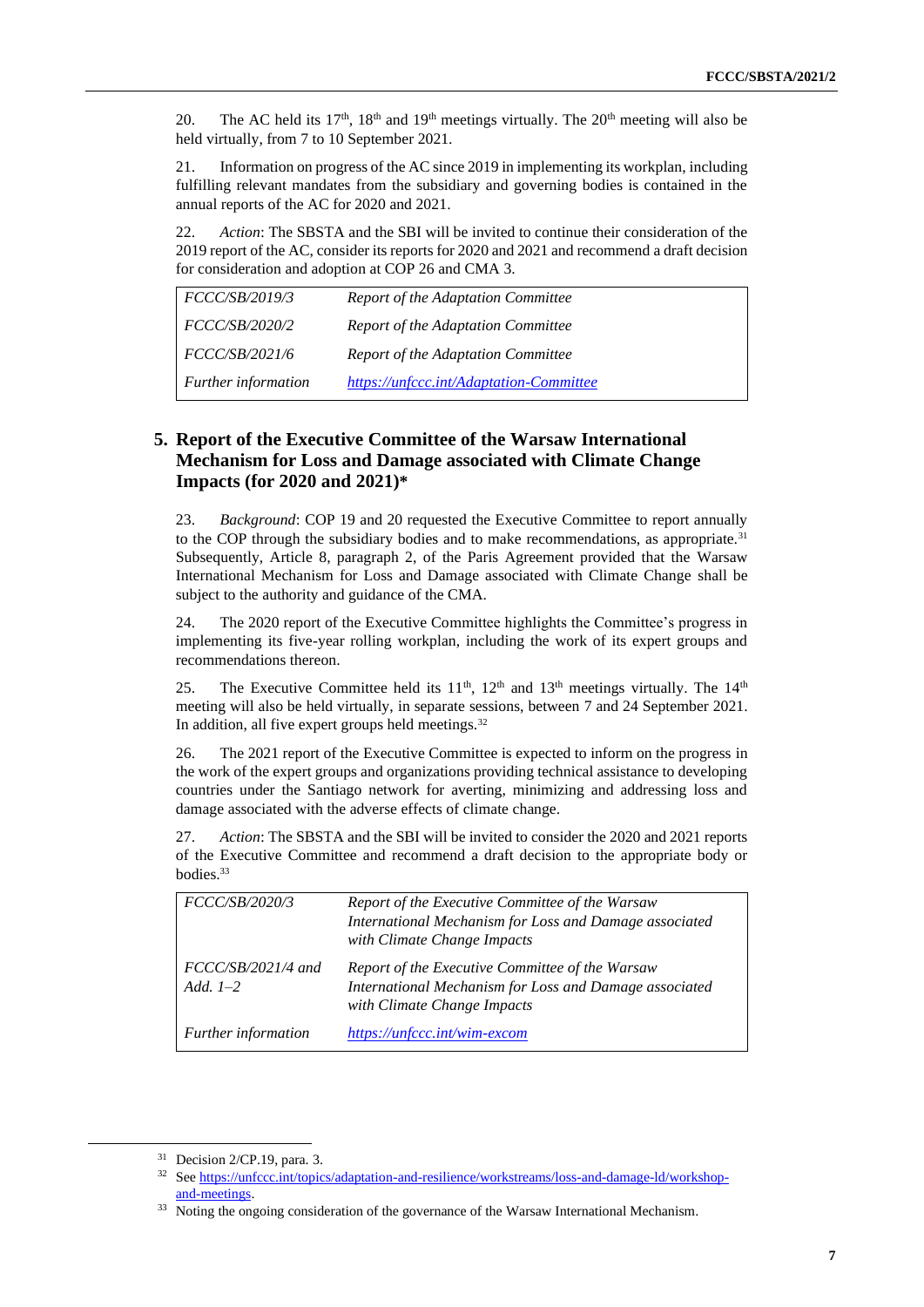## **6. Local Communities and Indigenous Peoples Platform**

28. *Background*: The LCIPP was established to promote exchange of experience and best practices, build capacity for engagement of LCIPP stakeholders in the UNFCCC process and harness the power of diverse knowledge systems and innovations in designing and implementing climate policy and action.

29. Since COP 25, the FWG has been implementing the LCIPP initial two-year workplan, including 12 activities, and additional mandated activities such as developing a dedicated web portal.<sup>34</sup>

30. COP 24 requested the FWG to report on its outcomes, including a draft second threeyear workplan, and on activities under the LCIPP for consideration by the COP through the SBSTA in 2021.<sup>35</sup> The workplan was prepared by the FWG at its  $5<sup>th</sup>$  meeting, held virtually from 21 to 24 June 2021, and is annexed to the report on the meeting.<sup>36</sup> The  $6<sup>th</sup>$  meeting of the FWG will be convened in conjunction with this session.

31. COP 24 decided<sup>37</sup> that the SBSTA will review the outcomes and activities of the FWG in 2021 and make recommendations to the COP with a view to it adopting a decision on the outcome of the review.

32. COP 24 requested the SBSTA to consider, in the context of the FWG review, and taking into account progress related to the representation of local communities, the addition of at least three more representatives of local communities, as well as a process for the appointment of such representatives, and an equal number of Party representatives, with a view to recommending a draft decision on the representation of local communities on the LCIPP for consideration and adoption by the COP.<sup>38</sup>

33. *Action*: The SBSTA will be invited to review the outcomes and activities of the FWG, taking into account the report on its  $5<sup>th</sup>$  meeting, including the second three-year workplan, and progress related to the representation of local communities with a view to recommending a draft decision on these matters for consideration and adoption at COP 26.

| FCCC/SBSTA/2019/4          | The 1 <sup>st</sup> meeting of the Facilitative Working Group of the Local<br>Communities and Indigenous Peoples Platform. Report by the<br>secretariat |
|----------------------------|---------------------------------------------------------------------------------------------------------------------------------------------------------|
| FCCC/SBSTA/2021/1          | Report of the Facilitative Working Group of the Local<br>Communities and Indigenous Peoples Platform                                                    |
| <b>Further</b> information | https://unfccc.int/LCIPP                                                                                                                                |

# **7. Development and transfer of technologies: joint annual report of the Technology Executive Committee and the Climate Technology Centre and Network (for 2020 and 2021)\***

34. *Background*: COP 20 decided that the TEC and the CTCN shall continue to prepare a joint annual report to the COP, through the subsidiary bodies, on their respective activities and the performance of their respective functions.<sup>39</sup> COP 21 decided that the TEC and the CTCN shall report to the CMA, through the subsidiary bodies, on their activities to support the implementation of the Paris Agreement.<sup>40</sup> CMA 1 took note of the recommendation of

<sup>&</sup>lt;sup>34</sup> Se[e https://unfccc.int/topics/local-communities-and-indigenous-peoples-platform/the-big](https://unfccc.int/topics/local-communities-and-indigenous-peoples-platform/the-big-picture/lcipp/initial-workplan-2020-2021-of-the-local-communities-and-indigenous-peoples-platform)[picture/lcipp/initial-workplan-2020-2021-of-the-local-communities-and-indigenous-peoples-platform.](https://unfccc.int/topics/local-communities-and-indigenous-peoples-platform/the-big-picture/lcipp/initial-workplan-2020-2021-of-the-local-communities-and-indigenous-peoples-platform)

<sup>35</sup> Decision 2/CP.24, para. 24.

<sup>36</sup> [https://lcipp.unfccc.int/events/5th-meeting-facilitative-working-group-fwg5.](https://lcipp.unfccc.int/events/5th-meeting-facilitative-working-group-fwg5S)

<sup>37</sup> Decision 2/CP.24, para. 27.

<sup>38</sup> Decision 2/CP.24, para. 4.

<sup>39</sup> Decision 17/CP.20, para. 4.

<sup>40</sup> Decision 1/CP.21, para. 68.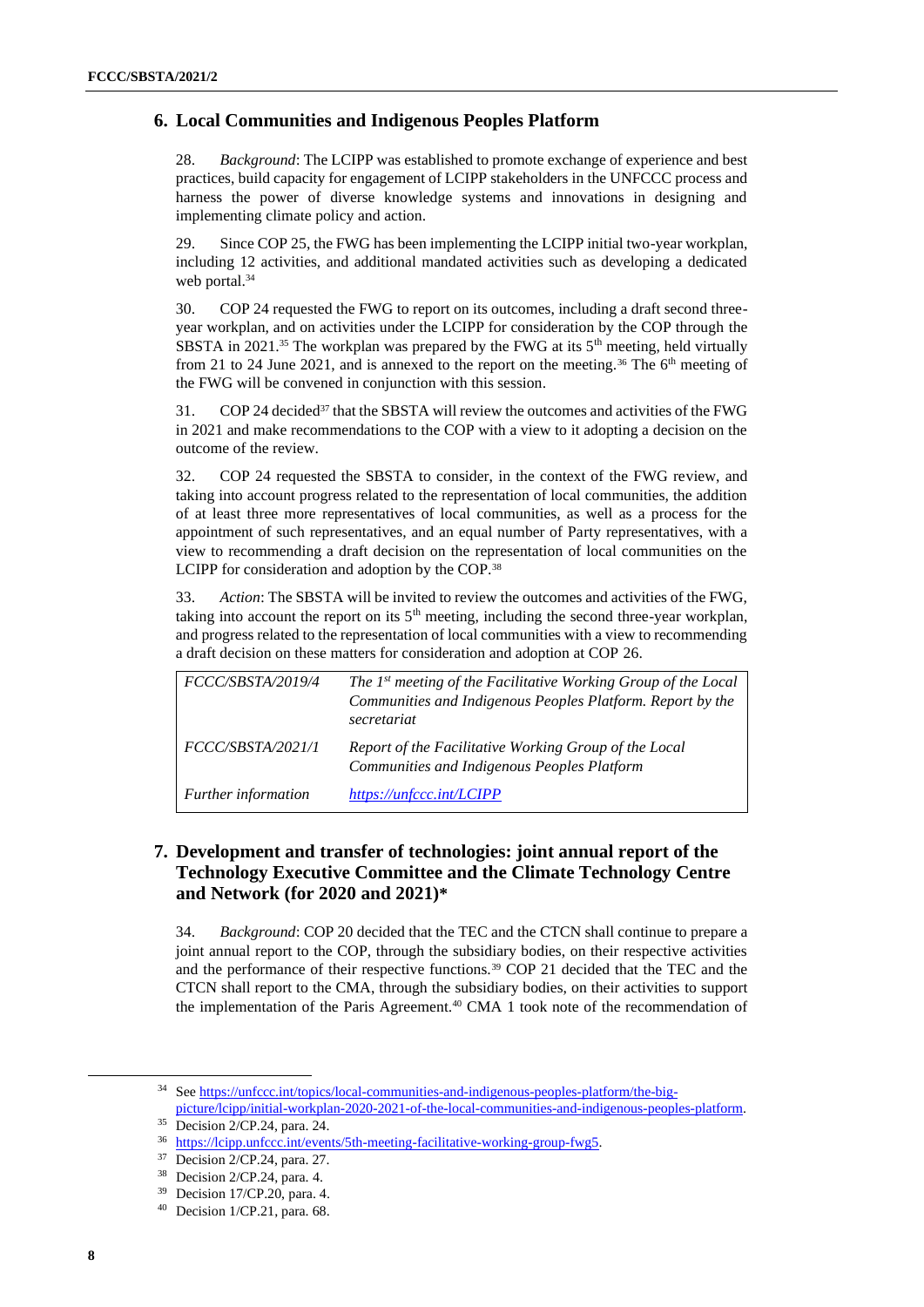the TEC and the CTCN to prepare and submit their joint annual report to both the COP and the CMA.<sup>41</sup>

35. In 2020–2021, the TEC and the CTCN convened several meetings virtually to advance the implementation of activities agreed in their workplans and programmes of work.

36. *Action*: The SBSTA and the SBI will be invited to consider the joint annual reports of the TEC and the CTCN for 2020 and 2021 and to recommend a draft decision for consideration and adoption at COP 26 and CMA 3.

| <i>FCCC/SB/2020/4</i> | Joint annual report of the Technology Executive Committee<br>and the Climate Technology Centre and Network for 2020 |
|-----------------------|---------------------------------------------------------------------------------------------------------------------|
| FCCC/SB/2021/5        | Joint annual report of the Technology Executive Committee<br>and the Climate Technology Centre and Network for 2021 |
| Further information   | www.unfccc.int/ttclear and https://www.ctc-n.org                                                                    |

#### **8. Koronivia joint work on agriculture\***

37. *Background*: Under the KJWA, the SBSTA and the SBI jointly address issues related to agriculture, including through workshops and expert meetings, by working with constituted bodies under the Convention and taking into consideration the vulnerabilities of agriculture to climate change and approaches to addressing food security.<sup>42</sup>

38. The SBSTA and SBI Chairs convened informal consultations virtually on 13 April 2021 and invited Parties to share their views on possible next steps in preparing a report to COP 26 on the progress and outcomes of the KJWA. 43

39. Workshops under the Koronivia road map<sup>44</sup> have been conducted on topic  $2(d)$ (Improved nutrient use and manure management towards sustainable and resilient agricultural systems) during SB 51; and on topics 2(e) (Improved livestock management systems, including agropastoral production systems and others) and 2(f) (Socioeconomic and food security dimensions of climate change in the agricultural sector) virtually during the UNFCCC Climate Dialogues 2020.

40. The first part of the workshop mandated to take place between SB 51 and 52 was held virtually in May–June 2021 with a focus on element (a), $45$  while the second part, with a focus on element  $(b)$ ,  $46$  will be held before this session.

41. In May–June 2021 the SBSTA and SBI Chairs conducted work informally and prepared, with the assistance of the co-facilitators, four informal notes to capture the progress of the work $47$  and the discussions on the outcomes of the three mandated workshops conducted in the sessional period (on  $2(d)$ ,  $2(e)$  and  $2(f)$ ).<sup>48</sup>

42. *Action*: The SBSTA and the SBI will be invited to continue their joint work on issues relating to agriculture drawing on the workshop reports prepared for the session and taking into account submissions from Parties and observers, with a view to reporting thereon at COP 26.

<sup>41</sup> Decision 15/CMA.1, para. 4.

<sup>42</sup> As per decision 4/CP.23, para. 1.

<sup>43</sup> Se[e https://unfccc.int/process-and-meetings/bodies/subsidiary-bodies/sbi-chair-lobby#eq-6.](https://unfccc.int/process-and-meetings/bodies/subsidiary-bodies/sbi-chair-lobby#eq-6) 

<sup>44</sup> FCCC/SBSTA/2018/4, annex I.

<sup>&</sup>lt;sup>45</sup> Sustainable land and water management, including integrated watershed management strategies, to ensure food security.

<sup>46</sup> Strategies and modalities for scaling up implementation of best practices, innovations and technologies that increase resilience and sustainable production in agricultural systems.

<sup>47</sup> Available a[t https://unfccc.int/documents/278837.](https://unfccc.int/documents/278837)

<sup>48</sup> Available a[t https://unfccc.int/documents/278135,](https://unfccc.int/documents/278135)<https://unfccc.int/documents/278918> and [https://unfccc.int/documents/278917.](https://unfccc.int/documents/278917)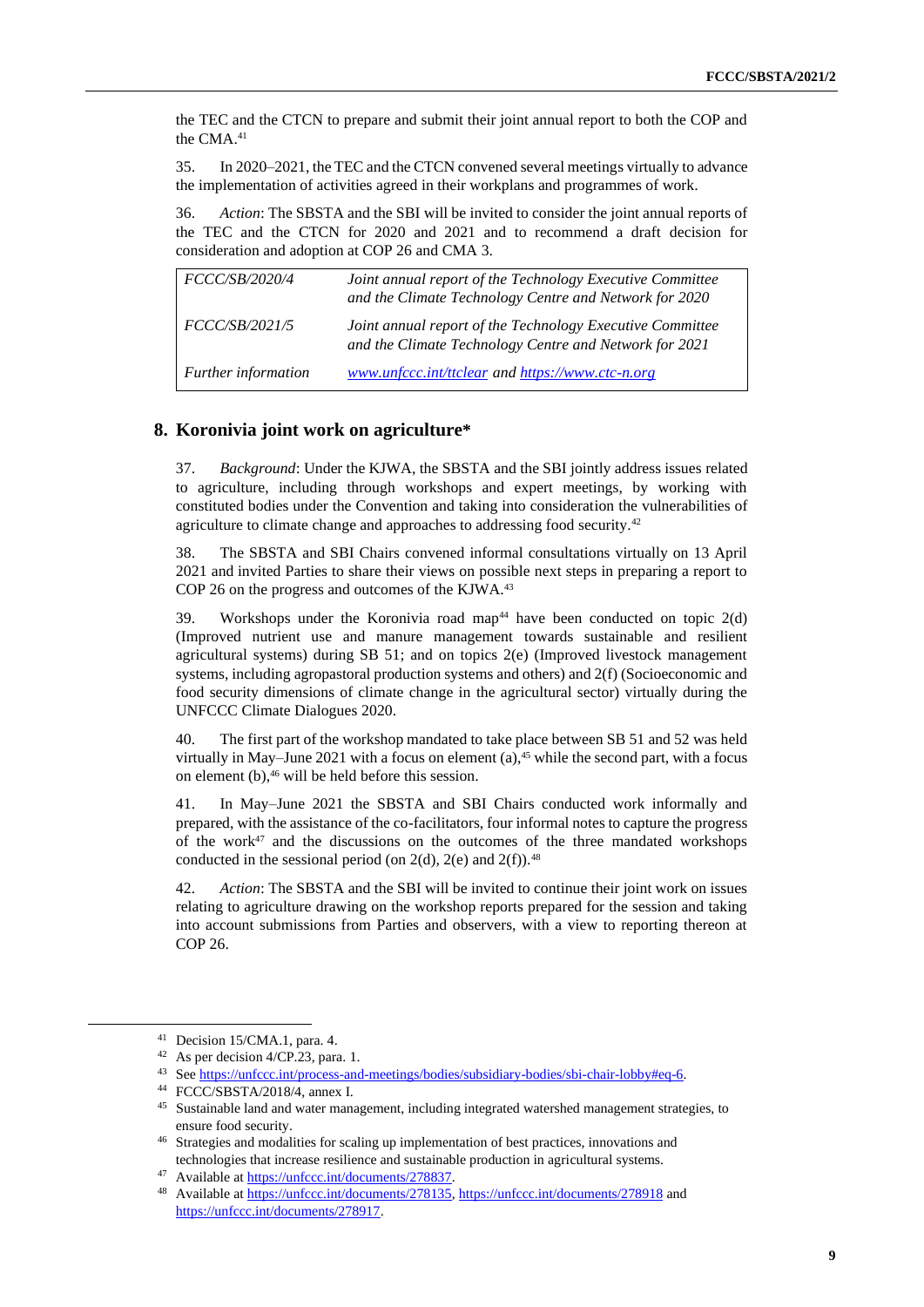| FCCC/SB/2020/1             | Improved nutrient use and manure management towards<br>sustainable and resilient agricultural systems. Workshop<br>report by the secretariat                                               |
|----------------------------|--------------------------------------------------------------------------------------------------------------------------------------------------------------------------------------------|
| <i>FCCC/SB/2021/1</i>      | Improved livestock management systems, including<br>agropastoral production systems and others. Workshop report<br>by the secretariat                                                      |
| FCCC/SB/2021/2             | Socioeconomic and food security dimensions of climate<br>change in the agricultural sector. Workshop report by the<br>secretariat                                                          |
| <i>FCCC/SB/2021/3</i>      | Sustainable land and water management, including integrated<br>watershed management strategies, to ensure food security.<br>Workshop report by the secretariat                             |
| <i>Submissions</i>         | https://www4.unfccc.int/sites/submissionsstaging/Pages/Home.<br>aspx (in the search field, type "Koronivia" and select years<br>2019, 2020 and 2021, or type "voluntary submissions 2021") |
| <i>Further information</i> | https://unfccc.int/topics/land-use/workstreams/agriculture                                                                                                                                 |

#### **9. Sources of input for the global stocktake under the Paris Agreement**

43. *Background*: CMA 1 invited the SBSTA to complement the non-exhaustive lists of sources of input for the global stocktake in decision 19/CMA.1, paragraphs 36–37, at its session held prior to the information collection and preparation component of the stocktake, as appropriate, taking into account the thematic areas of the stocktake and the importance of leveraging national-level reporting.<sup>49</sup>

44. In May–June 2021 the SBSTA conducted work on this matter informally and the Chair prepared, with the assistance of the co-facilitators, informal notes to capture progress.<sup>50</sup>

45. *Action*: The SBSTA will be invited to conclude its consideration of this matter at this session.

*Further information <https://unfccc.int/topics/science/workstreams/global-stocktake>*

#### **10. Matters related to science and review**

(a) Research and systematic observation

46. *Background*: The secretariat organized the following mandated events virtually in 2020–2021 with the participation of Parties and relevant organizations:

- (a) Twelfth meeting of the research dialogue, on  $24-25$  November  $2020$ ;<sup>51</sup>
- (b) Earth Information Day 2020, on 30 November 2020; 52
- (c) Thirteenth meeting of the research dialogue, in June 2021.<sup>53</sup>

47. The summary reports on the three events are available on the respective web pages, referred to in paragraph 46 above.

48. Earth Information Day 2021 will take place at this session. 54

<sup>49</sup> Decision 19/CMA.1, para. 38.

<sup>50</sup> Available a[t https://unfccc.int/event/SBSTA-may-june-2021#eq-13.](https://unfccc.int/event/SBSTA-may-june-2021#eq-13)

<sup>51</sup> Se[e http://unfccc.int/node/210302.](http://unfccc.int/node/210302)

<sup>52</sup> Se[e https://unfccc.int/node/253955.](https://unfccc.int/node/253955)

<sup>53</sup> Se[e https://unfccc.int/node/254071.](https://unfccc.int/node/254071)

<sup>54</sup> Se[e https://unfccc.int/node/254133.](https://unfccc.int/node/254133)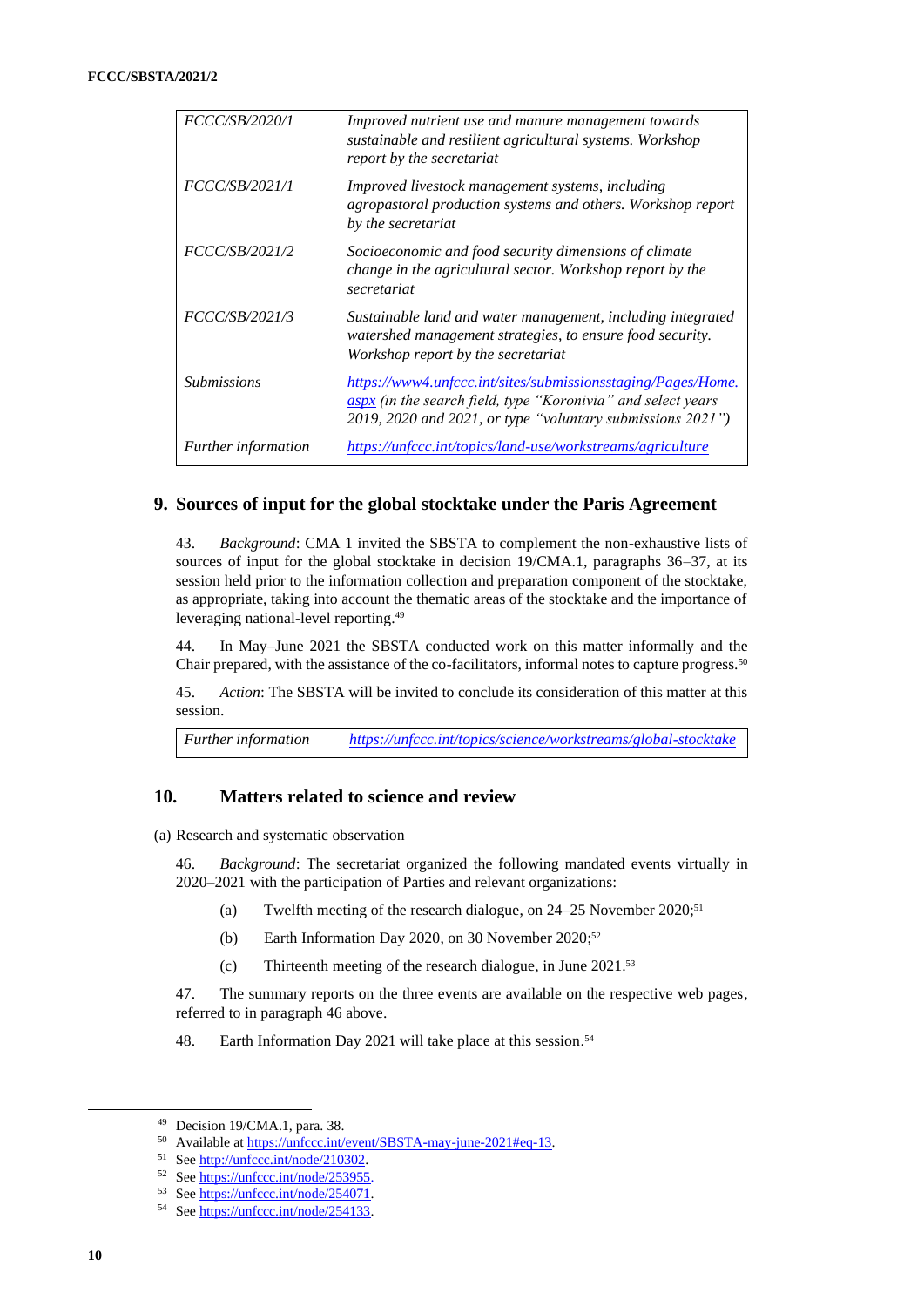49. In addition, the SBSTA invited, at sessions at which systematic observation is considered:

(a) The GCOS secretariat to report on progress made in the implementation of the GCOS implementation plan;<sup>55</sup>

(b) WMO to provide submissions on the state of the global climate;<sup>56</sup>

(c) WMO to report on progress in implementing the Global Framework for Climate Services;<sup>57</sup>

(d) The Committee on Earth Observation Satellites and the Coordination Group for Meteorological Satellites to report on progress.<sup>58</sup>

In May–June 2021 the SBSTA conducted work on this matter informally and the SBSTA Chair prepared, with the assistance of the co-facilitators, an informal note to capture progress.<sup>59</sup>

51. *Action*: The SBSTA will be invited to consider this matter and the information received with a view to determining any further action.

| <i>Submissions</i>         | https://www4.unfccc.int/sites/submissionsstaging/Pages/Home |
|----------------------------|-------------------------------------------------------------|
|                            | <i>aspx (under "sessions", select SBSTA 52)</i>             |
| <i>Further information</i> | https://unfccc.int/topics/science/workstreams/RSO           |

(b) Second periodic review of the long-term global goal under the Convention and of overall progress towards achieving it\*

52. *Background*: COP 25 decided that the second periodic review of the long-term global goal and of overall progress towards achieving it shall start in the second half of 2020 and conclude in 2022, with SED2 to be held in conjunction with the sessions of the subsidiary bodies, starting at SB 53 and being completed at SB 55.<sup>60</sup>

53. The first session of the first meeting of SED2 took place during the Climate Dialogues. The second session of the first meeting was convened in May–June 2021.<sup>61</sup> The second meeting will be convened in conjunction with this session.

54. In May–June 2021 the SBI and SBSTA Chairs conducted work on the second periodic review informally and prepared, with the assistance of the co-facilitators, an informal note to capture progress.<sup>62</sup>

55. *Action*: The SBSTA and the SBI will be invited to continue their consideration of matters relating to the second periodic review and to determine any follow-up action.

*Further information <https://unfccc.int/topics/science/workstreams/periodic-review>*

<sup>55</sup> FCCC/SBSTA/2016/4, para. 41.

<sup>56</sup> FCCC/SBSTA/2016/4, para. 43.

<sup>57</sup> FCCC/SBSTA/2017/7, para. 57.

<sup>58</sup> FCCC/SBSTA/2017/7, para. 56.

<sup>59</sup> Available a[t https://unfccc.int/event/SBSTA-may-june-2021#eq-15.](https://unfccc.int/event/SBSTA-may-june-2021#eq-15)

<sup>60</sup> Decision 5/CP.25, para. 7.

<sup>61</sup> See [https://unfccc.int/event/first-meeting-of-the-structured-expert-dialogue-of-the-second-periodic](https://unfccc.int/event/first-meeting-of-the-structured-expert-dialogue-of-the-second-periodic-review-session-2)[review-session-2.](https://unfccc.int/event/first-meeting-of-the-structured-expert-dialogue-of-the-second-periodic-review-session-2)

<sup>62</sup> Available a[t https://unfccc.int/event/SBSTA-may-june-2021#eq-16](https://unfccc.int/event/SBSTA-may-june-2021#eq-16) and [https://unfccc.int/documents/278132.](https://unfccc.int/documents/278132)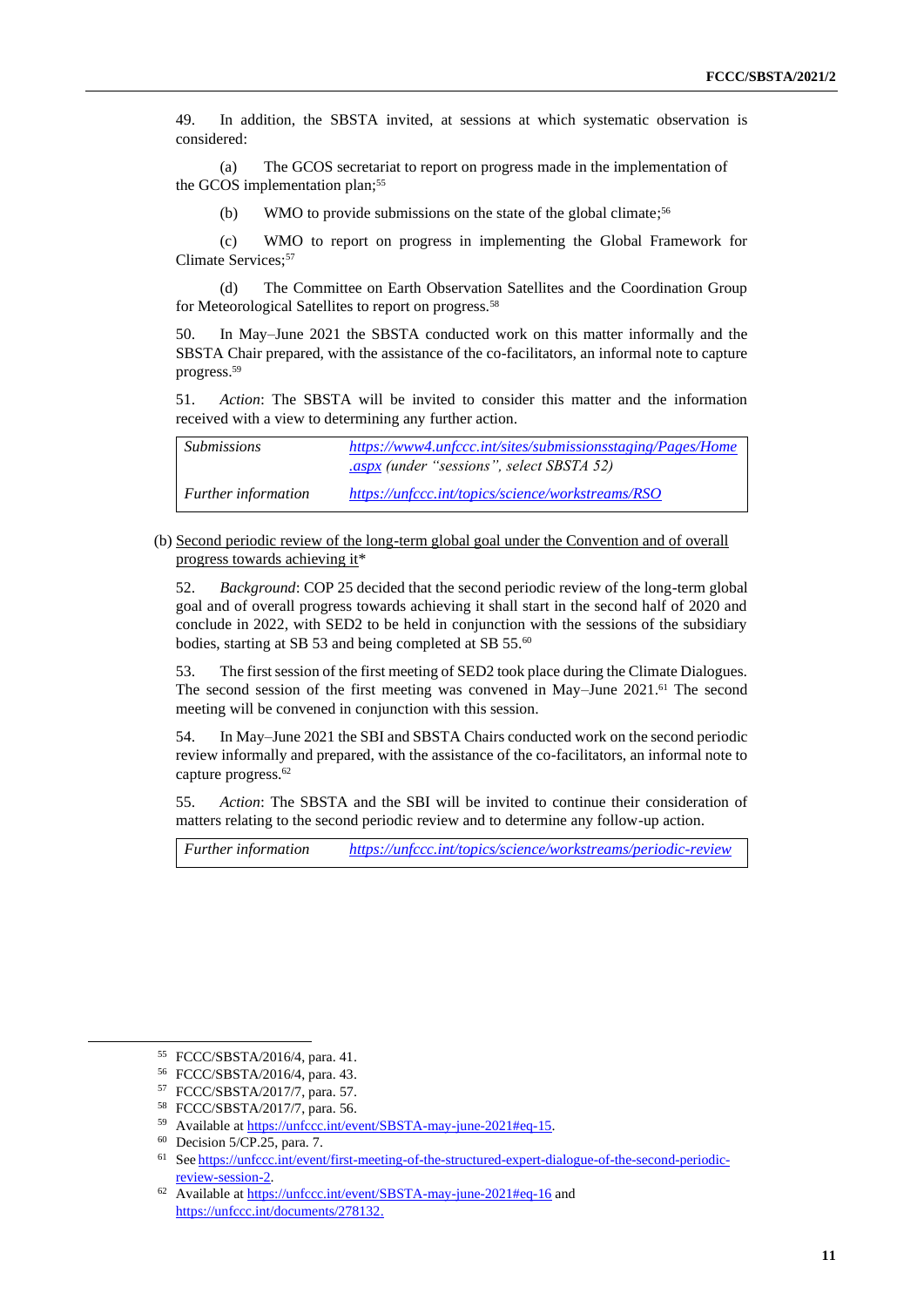# **11. Matters relating to the forum on the impact of the implementation of response measures serving the Convention, the Kyoto Protocol and the Paris Agreement\***

56. *Background*: COP 25, CMP 15 and CMA 2 adopted the six-year workplan of the forum on the impact of the implementation of response measures and its KCI.<sup>63</sup> COP 25, CMP 15 and CMA 2 decided that the forum may consider, as needed, additional modalities for the workplan activities, consistent with the modalities identified in decision 7/CMA.1 and recommended such additional modalities for the workplan for consideration and adoption by the subsidiary bodies.<sup>64</sup>

<span id="page-11-0"></span>57. The KCI held its 3<sup>rd</sup> and 4<sup>th</sup> meetings virtually on 5–9 October 2020, and 25–27 May and  $1-2$  June 2021, respectively, and will hold its  $5<sup>th</sup>$  meeting in conjunction with this session. The KCI annual report for 2020–2021 is available on the UNFCCC website.<sup>65</sup>

58. On 18 May 2021, the SBSTA and SBI Chairs convened an informal technical expert meeting on tools and methodologies for assessing the impacts of the implementation of response measures.<sup>66</sup>

59. In May–June 2021 the SBI and the SBSTA conducted work informally on matters relating to the forum. The Chairs prepared, with the assistance of the co-facilitators, an informal note to capture progress.<sup>67</sup>

60. *Action*: The SBSTA and the SBI will be invited to convene the forum to implement agreed workplan activities and provide its recommendations with a view to the SBSTA and the SBI making recommendations, as appropriate, for consideration and adoption at COP 26, CMP 16 and CMA 3.

*Further information <https://unfccc.int/topics/mitigation/workstreams/response-measures> and <https://unfccc.int/KCI>*

# **12. Methodological issues under the Convention**

(a) Training programme for review experts for the technical review of greenhouse gas inventories of Parties included in Annex I to the Convention

61. *Background*: COP 20 requested the secretariat to implement the training programme for review experts for the technical review of GHG inventories of Annex I Parties.<sup>68, 69</sup>

62. SBSTA 46 assessed the results of the training programme and concluded that there was no need to further develop or enhance the training materials at that time; rather, it agreed to extend the implementation of the ongoing training programme to 2020. The SBSTA agreed to assess the results of the training programme at SBSTA 50 with a view to making recommendations to COP 25 on the further development and enhancement of the training programme. 70

63. SBSTA 50 agreed to extend implementation of the training programme to the end of 2022. The SBSTA also agreed to assess the continued utility and implementation period of the training programme at SBSTA 54.71

64. *Action*: The SBSTA will be invited to consider this matter and to determine any further action, including extending the implementation period of the training programme.

<sup>63</sup> Decisions 4/CP.25, 4/CMP.15 and 4/CMA.2.

<sup>64</sup> Decisions 4/CP.25, para. 4; 4/CMP.15, para. 4; and 4/CMA.2, para. 4.

<sup>65</sup> [https://unfccc.int/sites/default/files/resource/KCI%20Annual%20report%202020-2021\\_0.pdf.](https://unfccc.int/sites/default/files/resource/KCI%20Annual%20report%202020-2021_0.pdf)

<sup>&</sup>lt;sup>66</sup> The summary note is available at [https://unfccc.int/documents/278876.](https://unfccc.int/documents/278876)

<sup>67</sup> Available a[t https://unfccc.int/documents/279078.](https://unfccc.int/documents/279078)

<sup>68</sup> Decision 14/CP.20, para. 1.

<sup>69</sup> For information on the training, see document FCCC/SBSTA/2018/INF.3, chap. V.

<sup>70</sup> FCCC/SBSTA/2017/4, paras. 79–80.

<sup>71</sup> [FCCC/SBSTA/2019/2,](https://unfccc.int/documents/199148) paras. 99–100.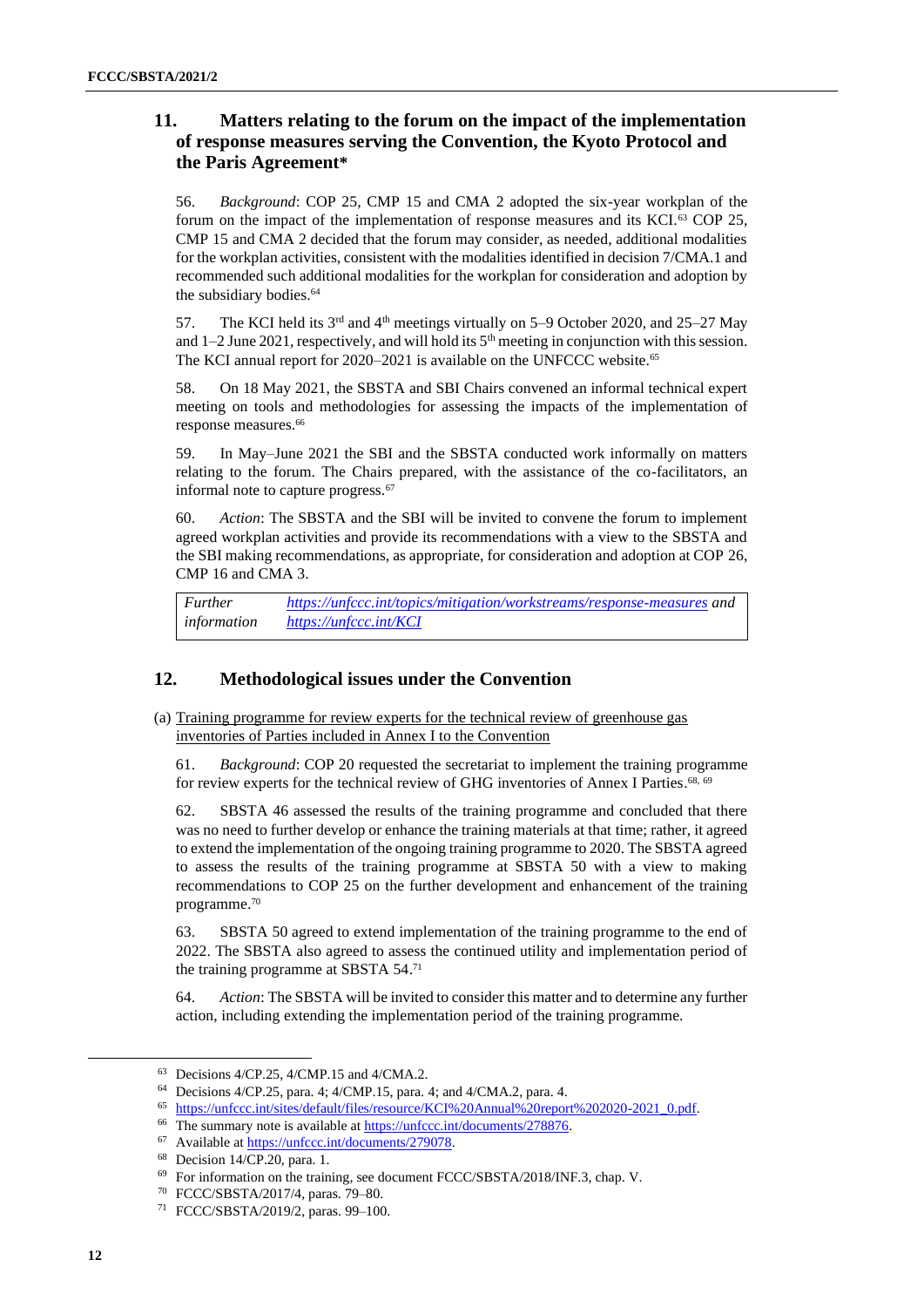| <i>Further information</i> | https://unfccc.int/process/transparency-and-               |
|----------------------------|------------------------------------------------------------|
|                            | reporting/reporting-and-review-under-the-                  |
|                            | convention/training-of-review-experts/training-programmes- |
|                            | for-the-review-of-information-submitted-by-annex-i-parties |

(b) Training programme for review experts for the technical review of biennial reports and national communications of Parties included in Annex I to the Convention

65. *Background*: COP 20 requested the secretariat to develop and implement the training programme for review experts for the technical review of BRs and NCs of Annex I Parties.<sup>72</sup> COP 23 requested the secretariat to enhance the materials and user interface of the training courses and to implement the courses through to 2020.<sup>73</sup> The SBSTA agreed to consider the need to further extend the implementation of the training programme at SBSTA 50.<sup>74</sup>

66. SBSTA 50 agreed to extend implementation of the training programme to the end of 2022. The SBSTA also agreed to assess the continued utility and implementation period of the training programme at SBSTA 54. 75

67. *Action*: The SBSTA will be invited to consider this matter and to determine any further action, including extending the implementation period of the training programme.

| Further information | https://unfccc.int/process-and-meetings/transparency-and-           |
|---------------------|---------------------------------------------------------------------|
|                     | reporting/training-programmes-for-experts/technical-                |
|                     | <i>analysis-of-biennial-update-reports-from-developing-country-</i> |
|                     | parties/training-for-the-technical-analysis-of-biennial-update-     |
|                     | reports                                                             |

#### (c) Revision of the UNFCCC reporting guidelines on annual inventories for Parties included in Annex I to the Convention

68. *Background*: SBSTA 48 continued the discussion on the use of the *2013 Supplement to the 2006 IPCC Guidelines for National Greenhouse Gas Inventories: Wetlands* for GHG inventory reporting. It also continued the discussion on the reporting of carbon dioxide emissions and removals relating to harvested wood products, and welcomed the information submitted by Parties on their experience of and views on reporting on harvested wood products. The SBSTA agreed to continue its consideration of these issues at SBSTA 51.<sup>76</sup>

69. SBSTA 51 continued but was not able to conclude consideration of this matter.<sup>77</sup> In accordance with rule 16 of the draft rules of procedure being applied, this matter has been included in the provisional agenda for this session.

70. *Action*: The SBSTA will be invited to continue its consideration of this matter with a view to making recommendations to the COP on the further development of the "Guidelines for the preparation of national communications by Parties included in Annex I to the Convention, Part I: UNFCCC reporting guidelines on annual greenhouse gas inventories".

| <i>Submissions</i>            | https://www4.unfccc.int/sites/submissionsstaging/Pages/Home.aspx<br>(in the search box type "harvested wood products")                                                                 |
|-------------------------------|----------------------------------------------------------------------------------------------------------------------------------------------------------------------------------------|
| <b>Further</b><br>information | https://unfccc.int/process-and-meetings/transparency-and-<br>reporting/reporting-and-review-under-the-convention/greenhouse-<br>gas-inventories-annex-i-parties/reporting-requirements |

<sup>72</sup> Decision 15/CP.20, para. 1. For information on the training, see document FCCC/SBSTA/2018/INF.5, chap. IV.

<sup>73</sup> Decision 19/CP.23, paras. 1–3.

<sup>74</sup> FCCC/SBSTA/2017/4, para. 86.

<sup>75</sup> [FCCC/SBSTA/2019/2,](https://unfccc.int/documents/199148) paras. 106–107.

<sup>76</sup> FCCC/SBSTA/2018/4, para. 85.

<sup>77</sup> FCCC/SBSTA/2019/5, para. 58.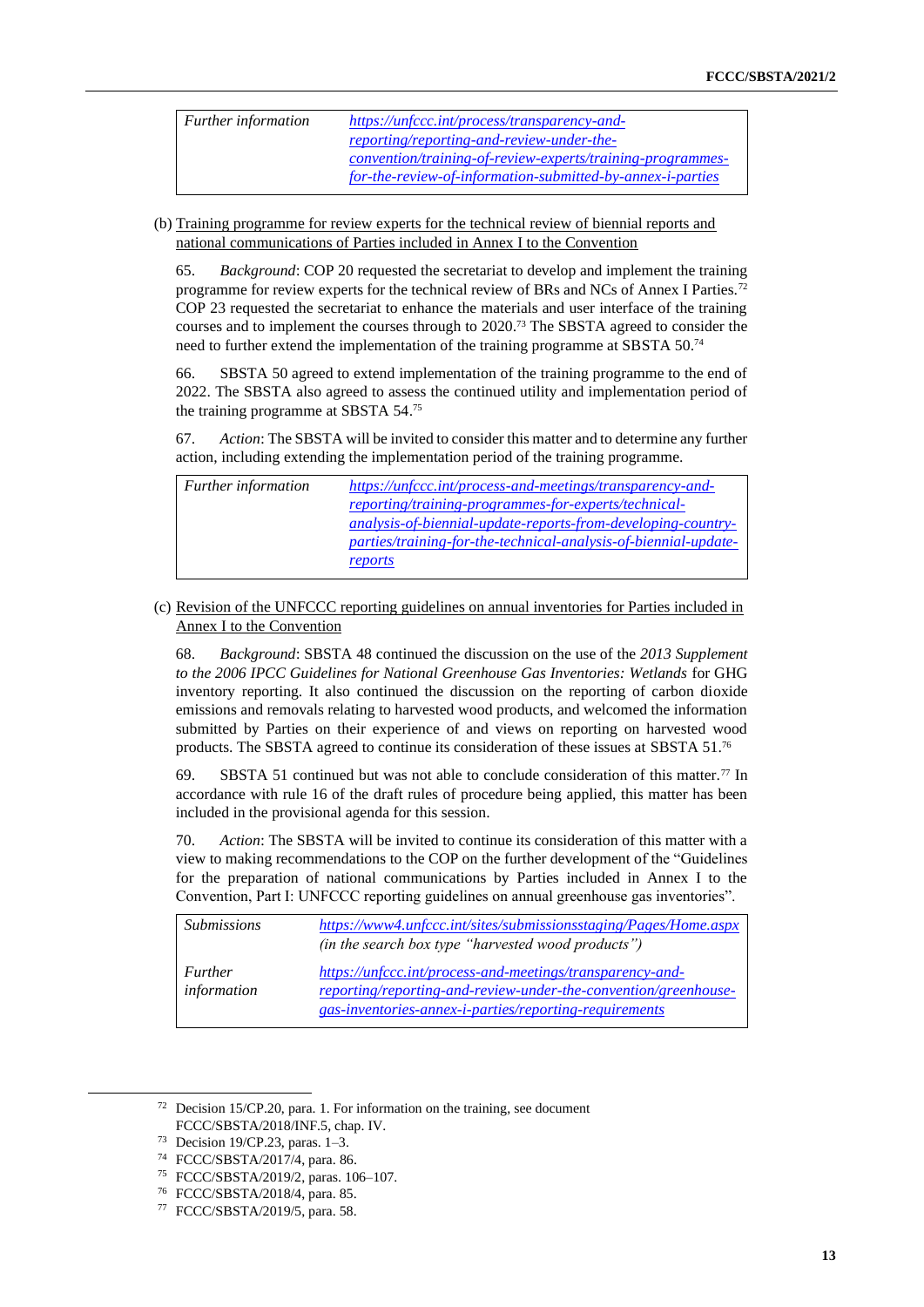(d) Guidelines for the technical review of information reported under the Convention related to greenhouse gas inventories, biennial reports and national communications by Parties included in Annex I to the Convention

71. *Background*: SBSTA 48 considered the experience in conducting desk reviews, taking into consideration any relevant conclusions of the meetings of lead reviewers for GHG inventories until 2017.<sup>78</sup> The SBSTA agreed to continue its consideration of this matter at SBSTA 51,<sup>79</sup> which agreed to defer consideration to SBSTA 54.80

72. *Action*: The SBSTA will be invited to consider this matter and to determine any further action.

| <b>Further</b> information | https://unfccc.int/process-and-meetings/transparency-and- |
|----------------------------|-----------------------------------------------------------|
|                            | reporting/reporting-and-review-under-the-                 |
|                            | <u>convention/greenhouse-gas-inventories-annex-i-</u>     |
|                            | <i>parties/reporting-requirements</i>                     |

#### (e) Greenhouse gas data interface

73. *Background*: SBSTA 51 considered matters relating to the further development of the GHG data interface and it was agreed to continue consideration at SBSTA 54.<sup>81</sup>

74. *Action*: The SBSTA will be invited to continue its consideration of this matter with a view to determining next steps.

| <i>Further information</i> | https://unfccc.int/process/transparency-and-             |
|----------------------------|----------------------------------------------------------|
|                            | <i>reporting/greenhouse-gas-data/ghg-data-unfccc and</i> |
|                            | http://di.unfccc.int/                                    |

(f) Common metrics to calculate the carbon dioxide equivalence of greenhouse gases

75. *Background*: SBSTA 34 agreed that the consideration of common metrics under the methodological issues under the Convention would continue at SBSTA  $36$ <sup>82</sup> taking into account the report on the workshop on common metrics held from 3 to 4 April 2012.<sup>83</sup>

76. The consideration of common metrics continued at SBSTA 40, 41, 42 and 44, including consideration of the findings on common metrics contained in the IPCC Fifth Assessment Report presented at a special event at SBSTA 40.<sup>84</sup>

77. SBSTA 47 resumed consideration of this matter, recognized that further consideration of common metrics by the Ad Hoc Working Group on the Paris Agreement was necessary and agreed that consideration of common metrics would continue at SBSTA 50 to be able to take into account deliberations under the Ad Hoc Working Group on the Paris Agreement on this matter.<sup>85</sup>

78. SBSTA 50<sup>86</sup> and 51<sup>87</sup> continued but were not able to conclude consideration of common metrics. In accordance with rule 16 of the draft rules of procedure being applied, this matter has been included in the provisional agenda for this session.

79. *Action*: The SBSTA will be invited to continue its consideration of this matter and to determine any further action.

<sup>78</sup> FCCC/SBSTA/2018/4, para. 87.

<sup>79</sup> FCCC/SBSTA/2018/4, para. 91.

<sup>80</sup> FCCC/SBSTA/2019/5, para. 59.

<sup>81</sup> FCCC/SBSTA/2019/5, para. 61.

<sup>82</sup> FCCC/SBSTA/2011/2, para. 102.

<sup>83</sup> FCCC/SBSTA/2012/INF.2.

<sup>84</sup> As per document FCCC/SBSTA/2012/2, para. 92.

<sup>85</sup> FCCC/SBSTA/2017/7, para. 83.

<sup>86</sup> FCCC/SBSTA/2019/2, para. 110.

<sup>87</sup> FCCC/SBSTA/2019/5, para. 62.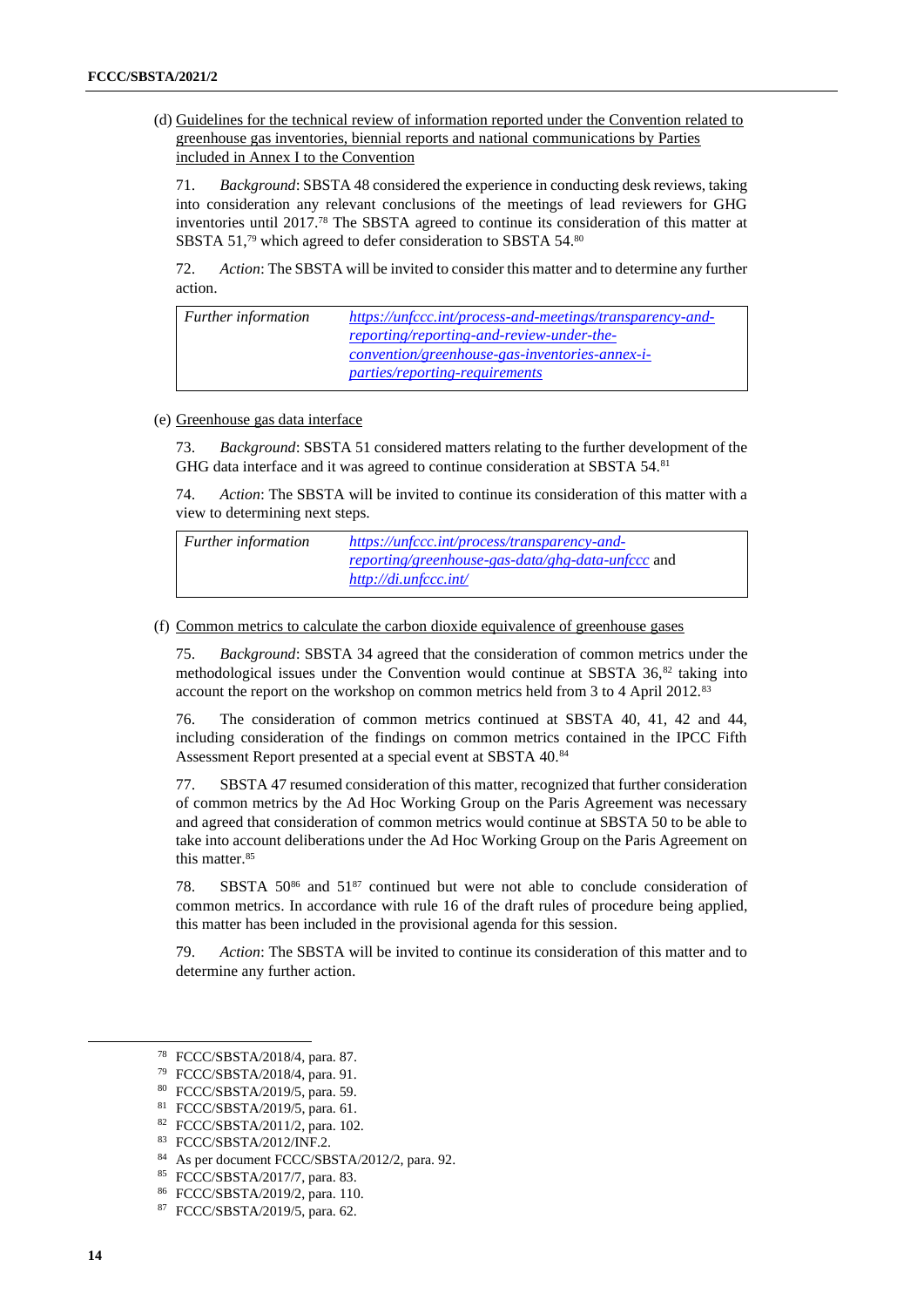*Further information [http://unfccc.int/process-and-meetings/transparency-and](http://unfccc.int/process-and-meetings/transparency-and-reporting/methods-for-climate-change-transparency/common-metrics)[reporting/methods-for-climate-change-transparency/common](http://unfccc.int/process-and-meetings/transparency-and-reporting/methods-for-climate-change-transparency/common-metrics)[metrics](http://unfccc.int/process-and-meetings/transparency-and-reporting/methods-for-climate-change-transparency/common-metrics)*

(g) Emissions from fuel used for international aviation and maritime transport

80. *Background*: SBSTA 51<sup>88</sup> considered this matter but was not able to conclude its consideration. In accordance with rule 16 of the draft rules of procedure being applied, this matter has been included in the provisional agenda for this session.

81. *Action*: The SBSTA will be invited to continue its consideration of this matter.

*Further information [https://unfccc.int/topics/mitigation/workstreams/emissions](https://unfccc.int/topics/mitigation/workstreams/emissions-from-international-transport-bunker-fuels)[from-international-transport-bunker-fuels](https://unfccc.int/topics/mitigation/workstreams/emissions-from-international-transport-bunker-fuels)*

## **13. Methodological issues under the Kyoto Protocol**

- (a) Land use, land-use change and forestry under Article 3, paragraphs 3–4, of the Kyoto Protocol and under the clean development mechanism
	- 82. *Background*: SBSTA 50 agreed to defer consideration of this matter to SBSTA 52.<sup>89</sup>

83. *Action*: The SBSTA will be invited to continue its consideration of this matter with a view to recommending draft decisions on the work programmes referred to in decision 2/CMP.7, paragraphs 6, 7 and 10, for consideration and adoption at CMP 16 and with a view to reporting to CMP 16 on the outcomes of the work programme referred to in decision 2/CMP.7, paragraph 5.

*Further information [https://unfccc.int/land-use-land-use-change-and-forestry](https://unfccc.int/land-use-land-use-change-and-forestry-lulucf-under-the-kyoto-protocol)[lulucf-under-the-kyoto-protocol](https://unfccc.int/land-use-land-use-change-and-forestry-lulucf-under-the-kyoto-protocol)*

- (b) Implications of the inclusion of reforestation of lands with forest in exhaustion as afforestation and reforestation clean development mechanism project activities
	- 84. *Background*: SBSTA 50 agreed to defer consideration of this matter to SBSTA 52.<sup>90</sup>
	- 85. *Action*: The SBSTA will be invited to continue its consideration of this matter with a view to recommending draft conclusions thereon for consideration and adoption at CMP 16.

*Further information [https://unfccc.int/land-use-land-use-change-and-forestry](https://unfccc.int/land-use-land-use-change-and-forestry-lulucf-under-the-kyoto-protocol)[lulucf-under-the-kyoto-protocol](https://unfccc.int/land-use-land-use-change-and-forestry-lulucf-under-the-kyoto-protocol)*

<sup>88</sup> FCCC/SBSTA/2019/5, para. 63.

<sup>89</sup> FCCC/SBSTA/2019/2, para. 112.

<sup>90</sup> FCCC/SBSTA/2019/2, para. 113.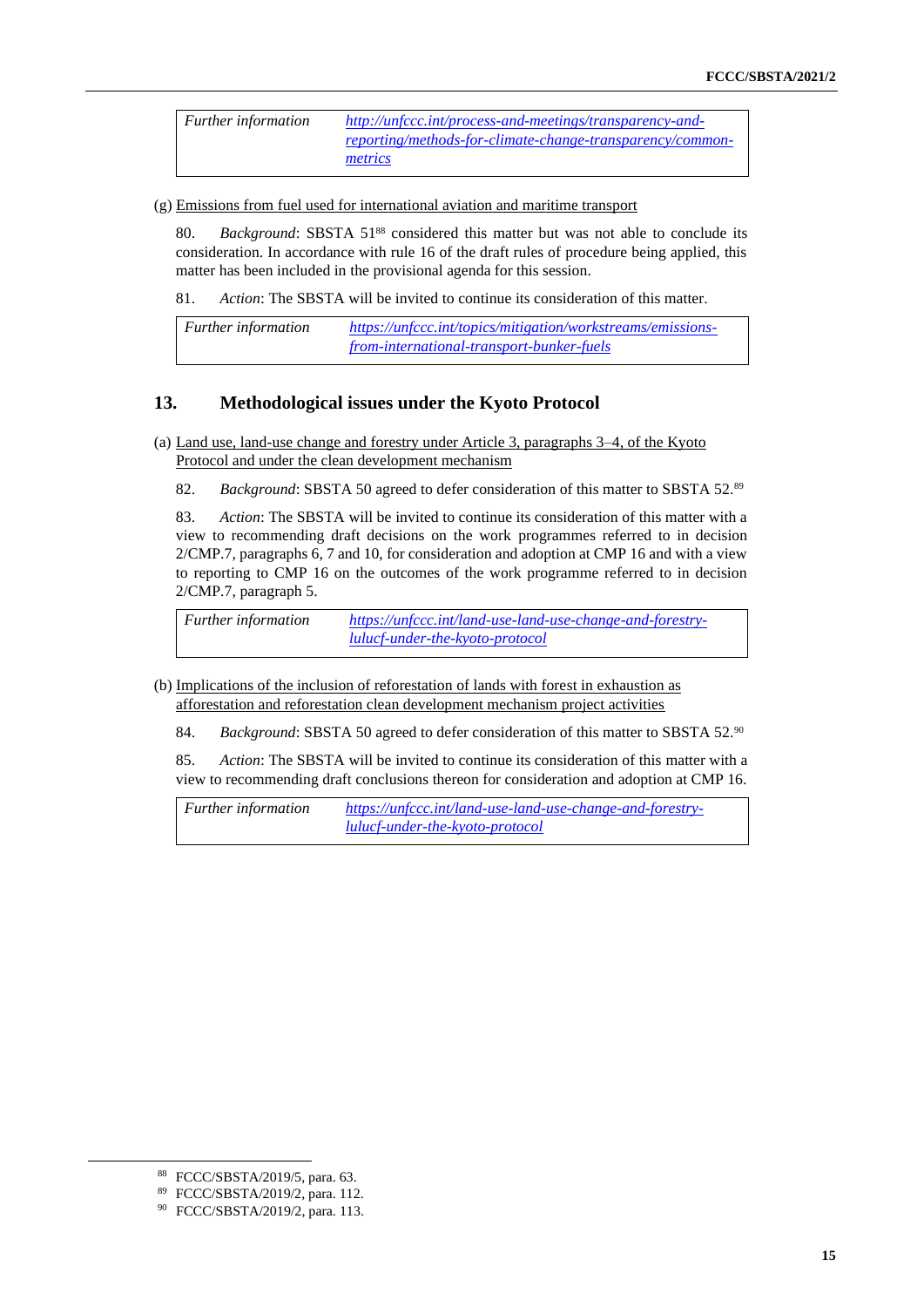## **14. Methodological issues under the Paris Agreement**

- (a) Common reporting tables for the electronic reporting of the information in the national inventory reports of anthropogenic emissions by sources and removals by sinks of greenhouse gases
- (b) Common tabular formats for the electronic reporting of the information necessary to track progress made in implementing and achieving nationally determined contributions under Article 4 of the Paris Agreement
- (c) Common tabular formats for the electronic reporting of the information on financial, technology development and transfer, and capacity-building support provided and mobilized, as well as support needed and received, under Articles 9–11 of the Paris Agreement
- (d) Outlines of the biennial transparency report, national inventory document and technical expert review report pursuant to the modalities, procedures and guidelines for the transparency framework for action and support
- (e) Training programme for technical experts participating in the technical expert review

86. *Background*: CMA 1.3 requested the SBSTA to develop, pursuant to the modalities, procedures and guidelines for the transparency framework for action and support, for consideration and adoption at CMA  $3$ ,<sup>91</sup>, the common reporting tables, common tabular formats, outlines and training programme referred to in the titles of these agenda sub-items.

87. SBSTA 51 continued consideration of this matter.<sup>92</sup> The co-facilitators for these agenda sub-items, under their own responsibility, prepared informal notes to capture progress.<sup>93</sup> However, SBSTA 51 was not able to reach conclusions. In accordance with rule 16 of the draft rules of procedure being applied, these matters have been included in the provisional agenda for this session.

88. Informal activities were convened during the Climate Dialogues<sup>94</sup> and in 2021, including informal technical workshops.<sup>95</sup>

89. During the first part of the 2021 session, work was conducted informally on these matters and the SBSTA Chair prepared, with the assistance of the co-facilitators, informal notes to capture progress.<sup>96</sup>

90. *Action*: The SBSTA will be invited to continue its consideration of these matters with a view to finalizing its work and making recommendations thereon for consideration and adoption at CMA 3.

*Further information [https://unfccc.int/SBSTA\\_transparency](https://unfccc.int/SBSTA_transparency)*

#### **15. Matters relating to Article 6 of the Paris Agreement**

91. In accordance with decisions 1/CP.21, 8/CMA.1 and 9/CMA.2, the SBSTA has undertaken work on matters relating to Article 6 of the Paris Agreement under this agenda item.

<sup>&</sup>lt;sup>91</sup> Decision 18/CMA.1, para. 12.

<sup>92</sup> FCCC/SBSTA/2019/5, para. 64.

<sup>93</sup> Available a[t https://unfccc.int/event/sbsta-51#eq-23.](https://unfccc.int/event/sbsta-51#eq-23)

<sup>94</sup> See (1) [https://unfccc.int/event/informal-dialogues-on-transparency-under-the-sbsta-part-i-possible](https://eur01.safelinks.protection.outlook.com/?url=https%3A%2F%2Funfccc.int%2Fevent%2Finformal-dialogues-on-transparency-under-the-sbsta-part-i-possible-approaches-for-further&data=04%7C01%7CJHanna%40unfccc.int%7Ce09afca4c46048d7f4e508d963fb4ba1%7C2a6c12ad406a4f33b686f78ff5822208%7C0%7C0%7C637650753211548102%7CUnknown%7CTWFpbGZsb3d8eyJWIjoiMC4wLjAwMDAiLCJQIjoiV2luMzIiLCJBTiI6Ik1haWwiLCJXVCI6Mn0%3D%7C1000&sdata=jbncYX6OidWLqMOOMH%2B32bopXotMhu5f19zW%2FzZmr8I%3D&reserved=0)[approaches-for-further,](https://eur01.safelinks.protection.outlook.com/?url=https%3A%2F%2Funfccc.int%2Fevent%2Finformal-dialogues-on-transparency-under-the-sbsta-part-i-possible-approaches-for-further&data=04%7C01%7CJHanna%40unfccc.int%7Ce09afca4c46048d7f4e508d963fb4ba1%7C2a6c12ad406a4f33b686f78ff5822208%7C0%7C0%7C637650753211548102%7CUnknown%7CTWFpbGZsb3d8eyJWIjoiMC4wLjAwMDAiLCJQIjoiV2luMzIiLCJBTiI6Ik1haWwiLCJXVCI6Mn0%3D%7C1000&sdata=jbncYX6OidWLqMOOMH%2B32bopXotMhu5f19zW%2FzZmr8I%3D&reserved=0) (2) [https://unfccc.int/event/informal-dialogues-on-transparency-under-the](https://unfccc.int/event/informal-dialogues-on-transparency-under-the-sbsta-part-ii-possible-approaches-for-further)[sbsta-part-ii-possible-approaches-for-further,](https://unfccc.int/event/informal-dialogues-on-transparency-under-the-sbsta-part-ii-possible-approaches-for-further) (3[\) https://unfccc.int/event/informal-dialogues-on](https://unfccc.int/event/informal-dialogues-on-transparency-under-the-sbsta-part-iii-possible-approaches-for-further)[transparency-under-the-sbsta-part-iii-possible-approaches-for-further](https://unfccc.int/event/informal-dialogues-on-transparency-under-the-sbsta-part-iii-possible-approaches-for-further) and

<sup>(4)</sup> [https://unfccc.int/event/informal-consultations-by-the-sbsta-chair-on-methodological-issues-PA.](https://unfccc.int/event/informal-consultations-by-the-sbsta-chair-on-methodological-issues-PA)

<sup>95</sup> See [https://unfccc.int/process-and-meetings/bodies/subsidiary-bodies/sbsta-chair-lobby#eq-5.](https://unfccc.int/process-and-meetings/bodies/subsidiary-bodies/sbsta-chair-lobby#eq-5)

<sup>96</sup> Available a[t https://unfccc.int/event/SBSTA-may-june-2021#eq-29.](https://unfccc.int/event/SBSTA-may-june-2021#eq-29)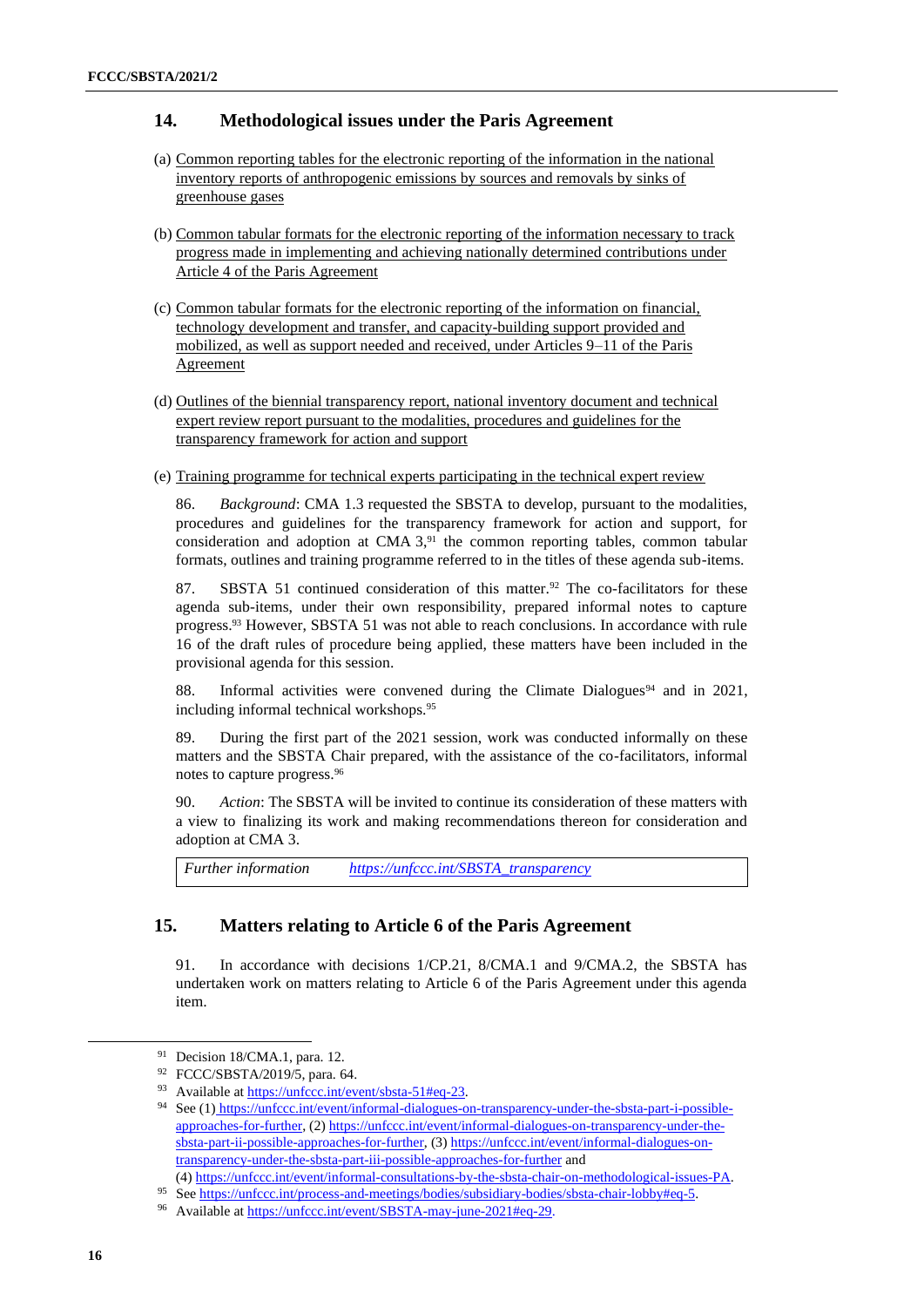92. In 2020–2021, informal activities have been conducted, including at the Climate Dialogues and through a series of informal consultations/informal technical expert dialogues between April and June 2021, organized by the SBSTA Chair in response to the Bureau request of February 2021, and were supported by co-facilitators.<sup>97</sup>

93. Some groups, Parties and observers made submissions in respect of these informal consultations and informal technical expert dialogues, and Parties addressed possible options for resolving outstanding issues. The SBSTA Chair produced, under his own authority, a summary note, with no formal status, for each informal consultation/informal technical expert dialogue.<sup>98</sup>

#### (a) Guidance on cooperative approaches referred to in Article 6, paragraph 2, of the Paris Agreement

94. *Background*: COP 21 requested the SBSTA to develop and recommend guidance on cooperative approaches referred to in Article 6, paragraph 2, of the Paris Agreement for consideration and adoption at CMA 1, including guidance to ensure that double counting is avoided on the basis of a corresponding adjustment by Parties for both anthropogenic emissions by sources and removals by sinks covered by their nationally determined contributions under the Paris Agreement.<sup>99</sup>

95. CMA 2 requested the SBSTA to continue consideration of this matter on the basis of the relevant draft decision texts prepared by the President of CMA 2<sup>100</sup> with a view to recommending a draft decision for consideration and adoption at CMA 3.<sup>101</sup>

96. *Action*: The SBSTA will be invited to continue its work on this matter with a view to recommending a draft decision for consideration and adoption at CMA 3.

*Further information [https://unfccc.int/process/the-paris-agreement/cooperative](https://unfccc.int/process/the-paris-agreement/cooperative-implementation)[implementation](https://unfccc.int/process/the-paris-agreement/cooperative-implementation)*

(b) Rules, modalities and procedures for the mechanism established by Article 6, paragraph 4, of the Paris Agreement

97. *Background*: COP 21 requested the SBSTA to develop and recommend rules, modalities and procedures for the mechanism established by Article 6, paragraph 4, of the Paris Agreement for consideration and adoption at CMA 1.<sup>102</sup>

98. CMA 2 requested the SBSTA to continue consideration of the matter on the basis of the relevant draft decision texts prepared by the President of CMA  $2^{103}$  with a view to recommending a draft decision for consideration and adoption at CMA 3.<sup>104</sup>

99. *Action*: The SBSTA will be invited to continue its work on this matter with a view to recommending a draft decision for consideration and adoption at CMA 3.

*Further information [https://unfccc.int/process/the-paris-agreement/cooperative](https://unfccc.int/process/the-paris-agreement/cooperative-implementation)[implementation](https://unfccc.int/process/the-paris-agreement/cooperative-implementation)*

<sup>97</sup> See [https://unfccc.int/process-and-meetings/bodies/subsidiary-bodies/sbsta-chair-lobby#eq-1.](https://unfccc.int/process-and-meetings/bodies/subsidiary-bodies/sbsta-chair-lobby#eq-1)

<sup>98</sup> Available a[t https://unfccc.int/event/SBSTA-may-june-2021#eq-36.](https://unfccc.int/event/SBSTA-may-june-2021#eq-36)

<sup>99</sup> Decision 1/CP.21, para. 36.

<sup>&</sup>lt;sup>100</sup> Available a[t https://unfccc.int/documents/204687](https://unfccc.int/documents/204687) (third iteration, 15 December 2019), <https://unfccc.int/documents/202115> (second iteration, 14 December 2019) and <https://unfccc.int/documents/204639> (first iteration, 13 December 2019).

<sup>101</sup> Decision 9/CMA.2, para. 2.

<sup>102</sup> Decision 1/CP.21, para. 38.

<sup>&</sup>lt;sup>103</sup> Available a[t https://unfccc.int/documents/204686](https://unfccc.int/documents/204686) (third iteration, 15 December 2019), <https://unfccc.int/documents/201918> (second iteration, 14 December 2019) and <https://unfccc.int/documents/204644> (first iteration, 13 December 2019).

<sup>104</sup> Decision 9/CMA.2, para. 2.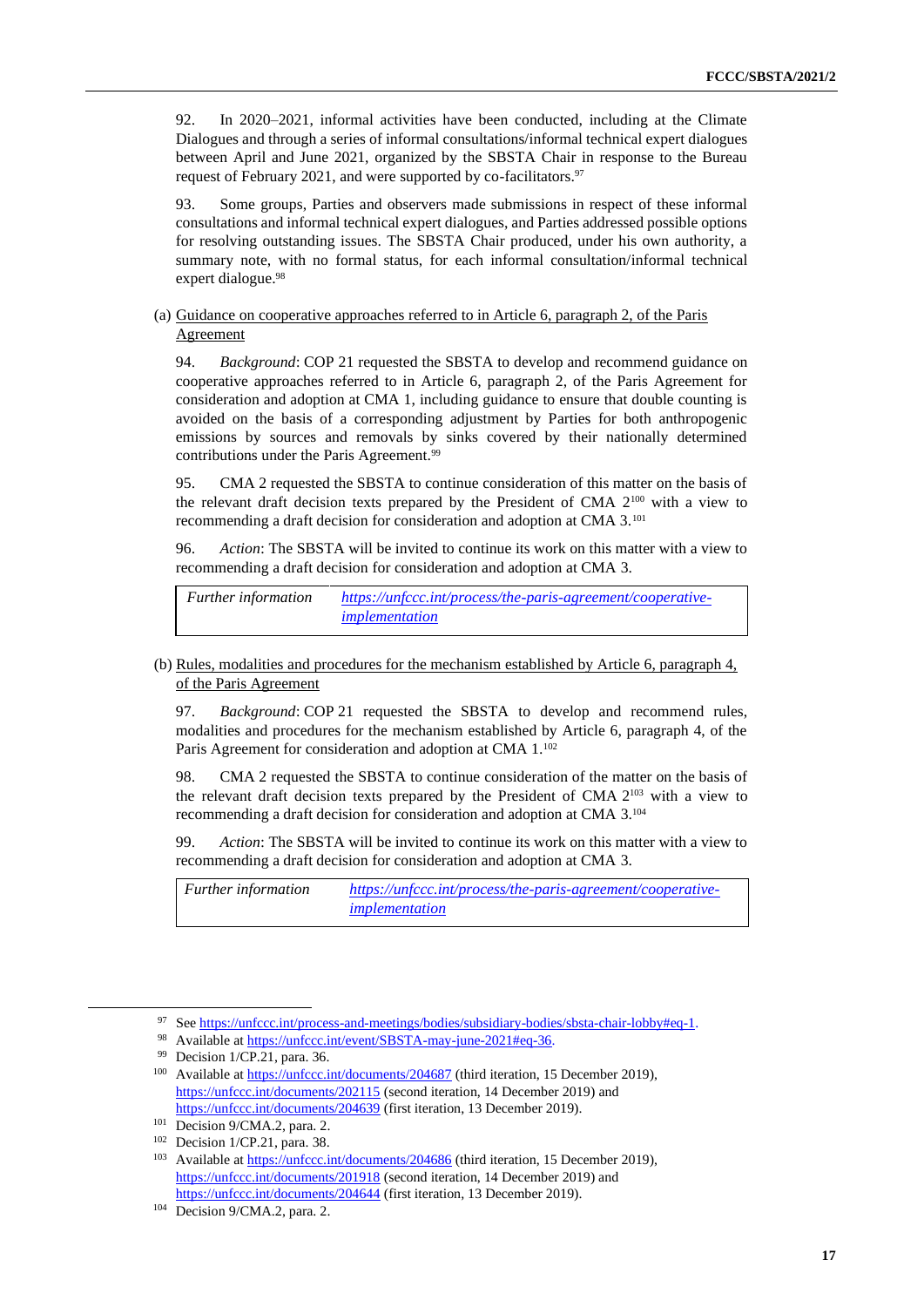(c) Work programme under the framework for non-market approaches referred to in Article 6, paragraph 8, of the Paris Agreement

100. *Background*: COP 21 requested the SBSTA to undertake a work programme under the framework for non-market approaches to sustainable development referred to in Article 6, paragraph 8, of the Paris Agreement with the objective of considering how to enhance linkages and create synergy between, inter alia, mitigation, adaptation, finance, technology transfer and capacity-building and how to facilitate the implementation and coordination of non-market approaches. It also requested the SBSTA to recommend a draft decision on the work programme, taking into account the views of Parties, for consideration and adoption at CMA 1.<sup>105</sup>

101. CMA 2 requested the SBSTA to continue consideration of the matter on the basis of the relevant draft decision texts prepared by the President of CMA 2 <sup>106</sup> with a view to recommending a draft decision for consideration and adoption at CMA 3.<sup>107</sup>

102. *Action*: The SBSTA will be invited to continue its work on this matter with a view to recommending a draft decision for consideration and adoption at CMA 3.

*Further information [https://unfccc.int/process/the-paris-agreement/cooperative](https://unfccc.int/process/the-paris-agreement/cooperative-implementation)[implementation](https://unfccc.int/process/the-paris-agreement/cooperative-implementation)*

#### **16. Market and non-market mechanisms under the Convention**

(a) Framework for various approaches

103. *Background*: COP 18 requested the SBSTA to conduct a work programme to elaborate a framework for various approaches with a view to recommending a draft decision for consideration and adoption at COP 19.<sup>108</sup> SBSTA 50 agreed to defer consideration of the matter to SBSTA 52.<sup>109</sup>

104. *Action*: The SBSTA will be invited to consider this matter and to determine any further action, including concluding its work on this matter or deferring it to a future session, as appropriate.

(b) Non-market-based approaches

105. *Background*: COP 18 requested the SBSTA to conduct a work programme to elaborate non-market-based approaches with a view to recommending a draft decision for consideration and adoption at COP 19.<sup>110</sup> SBSTA 50 agreed to defer consideration of the matter to SBSTA 52.<sup>111</sup>

106. *Action*: The SBSTA will be invited to consider this matter and to determine any further action, including concluding its work on this matter or deferring it to a future session, as appropriate.

(c) New market-based mechanism

107. *Background*: COP 18 requested the SBSTA to conduct a work programme to elaborate modalities and procedures for a mechanism defined in decision 2/CP.17, paragraph

<sup>105</sup> Decision 1/CP.21, paras. 39–40.

<sup>&</sup>lt;sup>106</sup> Available a[t https://unfccc.int/documents/204667](https://unfccc.int/documents/204667) (third iteration, 15 December 2019), <https://unfccc.int/documents/202118> (second iteration, 14 December 2019) and <https://unfccc.int/documents/204638> (first iteration, 13 December 2019).

 $107$  As footnote 104 above.

<sup>108</sup> Decision 1/CP.18, para. 44.

<sup>109</sup> FCCC/SBSTA/2019/2, para. 137.

<sup>110</sup> Decision 1/CP.18, para. 47.

<sup>111</sup> As footnote 109 above.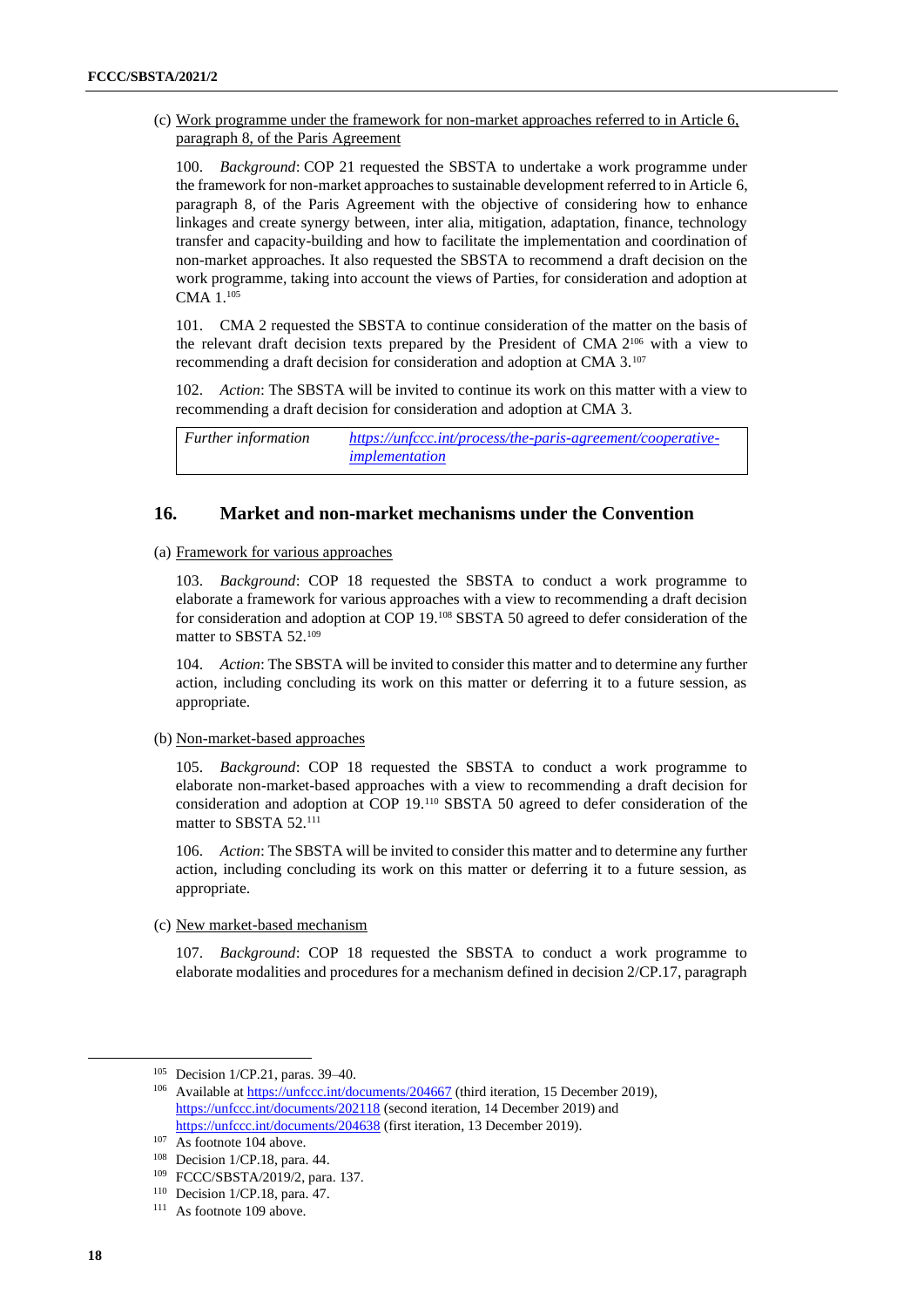83, with a view to recommending a draft decision for consideration and adoption at COP 19.<sup>112</sup> SBSTA 50 agreed to defer consideration of the matter to SBSTA 52.<sup>113</sup>

108. *Action*: The SBSTA will be invited to consider this matter and to determine any further action, including concluding its work on this matter or deferring it to a future session, as appropriate.

## **17. Cooperation with other international organizations**

109. *Background*: SBSTA 30 requested the secretariat to prepare, before sessions at which this agenda item is to be taken up, an information paper summarizing relevant cooperative activities so as to enable Parties to comment on the information, as appropriate.<sup>114</sup>

110. In May–June 2021 the SBSTA Chair held an information event on the secretariat's cooperative activities with United Nations entities and other intergovernmental organizations and prepared an informal note under his own responsibility. 115

111. *Action*: The SBSTA will be invited to consider the reports prepared by the secretariat and to determine any further action.

| FCCC/SBSTA/2020/INF.2      | Summary of cooperative activities with United Nations<br>entities and other intergovernmental organizations that<br>contribute to the work under the Convention. Note by the<br>secretariat |
|----------------------------|---------------------------------------------------------------------------------------------------------------------------------------------------------------------------------------------|
| FCCC/SBSTA/2021/INF.1      | Summary of cooperative activities with United Nations<br>entities and other intergovernmental organizations that<br>contribute to the work under the Convention. Note by the<br>secretariat |
| <i>Further information</i> | https://unfccc.int/topics/action-on-climate-and-<br>sdgs/cooperative-activities-with-united-nations-entities-<br>and-other-intergovernmental-organizations                                  |

#### **18. Annual reports on technical reviews**

(a) Technical review of information reported under the Convention by Parties included in Annex I to the Convention in their biennial reports and national communications

112. *Background*: The secretariat prepares an annual report containing information on the composition of expert review teams, the conclusions of the latest meeting of lead reviewers of BRs and NCs, and the latest information on the technical review of information related to BRs and NCs reported under the Convention by Annex I Parties.<sup>116</sup>

113. *Action*: The SBSTA will be invited to take note of the information contained in the report referred to in paragraph 112 above.

| FCCC/SBSTA/2020/INF.5 | Technical review of information reported under the<br>Convention by Parties included in Annex I to the<br>Convention in their biennial reports and national<br>communications. Report by the secretariat |
|-----------------------|----------------------------------------------------------------------------------------------------------------------------------------------------------------------------------------------------------|
| FCCC/SBSTA/2021/INF.3 | Technical review of information reported under the<br>Convention by Parties included in Annex I to the<br>Convention in their biennial reports and national<br>communications. Report by the secretariat |

<sup>112</sup> Decision 1/CP.18, para. 50.

<sup>113</sup> As footnote 109 above.

<sup>114</sup> FCCC/SBSTA/2009/3, para. 128.

<sup>115</sup> Available a[t https://unfccc.int/documents/278490.](https://unfccc.int/documents/278490)

<sup>116</sup> As per decision 13/CP.20, annex, paras. 40 and 44.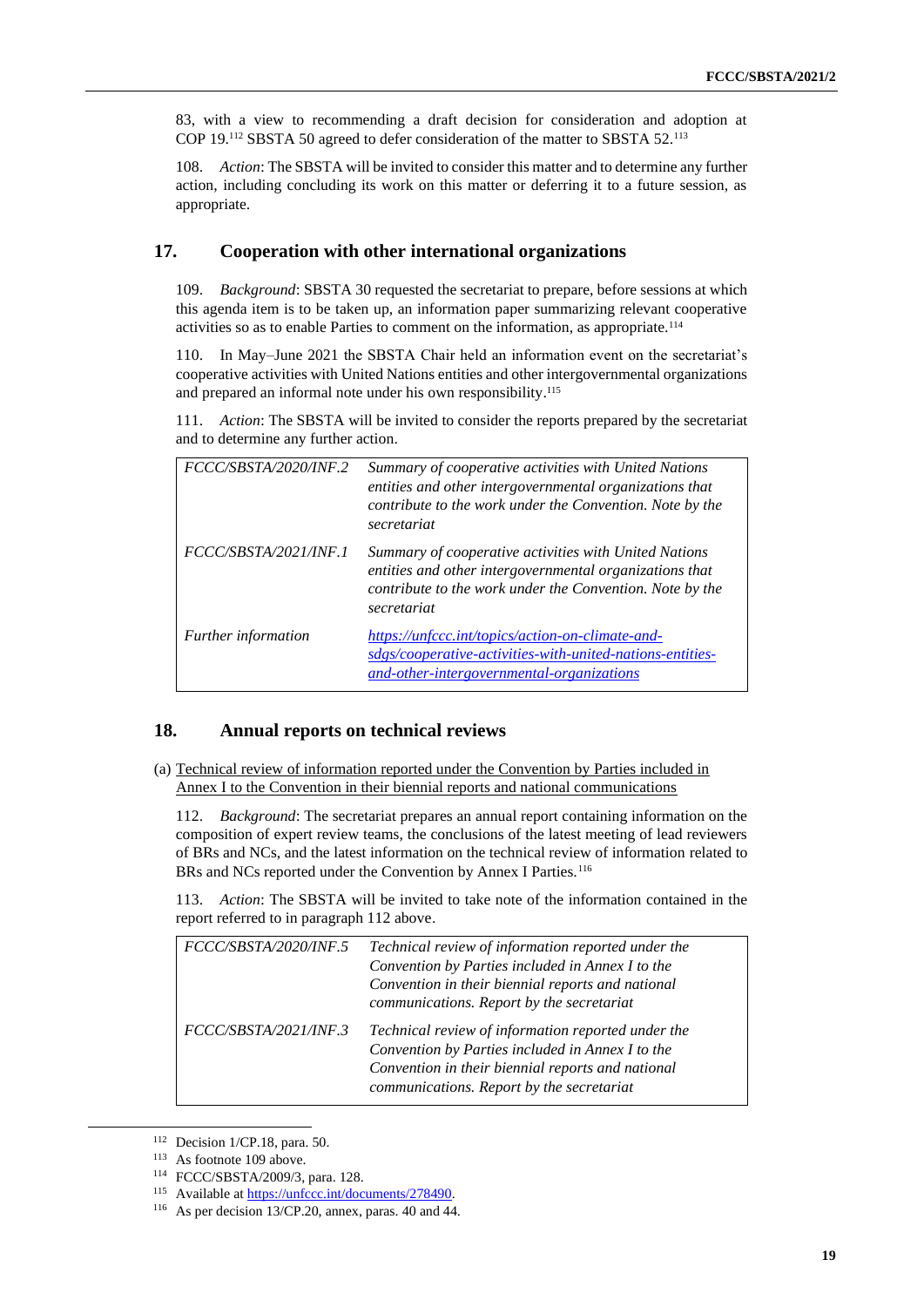*Further information <https://unfccc.int/reviews>*

(b) Technical review of greenhouse gas inventories of Parties included in Annex I to the Convention

114. *Background*: The secretariat prepares an annual report containing the latest information on the technical review of the GHG inventories submitted by Annex I Parties, including information on the composition of expert review teams and the selection of experts and lead reviewers for those teams, and suggestions on how to improve the quality, efficiency and consistency of the review.<sup>117</sup>

115. *Action*: The SBSTA will be invited to take note of the information contained in the above-mentioned report.

| FCCC/SBSTA/2020/INF.3 | Technical review of greenhouse gas inventories of Parties<br>included in Annex I to the Convention. Report by the<br>secretariat                                                                 |
|-----------------------|--------------------------------------------------------------------------------------------------------------------------------------------------------------------------------------------------|
| FCCC/SBSTA/2021/INF.4 | Technical review of greenhouse gas inventories of Parties<br>included in Annex I to the Convention. Report by the<br>secretariat                                                                 |
| Further information   | https://unfccc.int/process-and-meetings/transparency-and-<br><u>reporting/reporting-and-review-under-the-</u><br>convention/greenhouse-gas-inventories-annex-i-<br><i>parties/review-process</i> |

(c) Technical review of greenhouse gas inventories and other information reported by Parties included in Annex I, as defined in Article 1, paragraph 7, of the Kyoto Protocol

116. *Background*: The secretariat prepares an annual report containing the latest information on the technical review of GHG inventories and other information reported by Annex I Parties, as defined in Article 1, paragraph 7, of the Kyoto Protocol. The report also includes information on the review of the reports to facilitate the calculation of the assigned amount for the second commitment period pursuant to Article 3, paragraphs 7 bis, 8 and 8 bis, of the Kyoto Protocol.

117. *Action*: The SBSTA will be invited to take note of the information contained in the above-mentioned report.

| FCCC/SBSTA/2020/INF.4      | Technical review of greenhouse gas inventories and other<br>information reported by Parties included in Annex I, as<br>defined in Article 1, paragraph 7, of the Kyoto Protocol.<br>Report by the secretariat |
|----------------------------|---------------------------------------------------------------------------------------------------------------------------------------------------------------------------------------------------------------|
| FCCC/SBSTA/2021/INF.5      | Technical review of greenhouse gas inventories and other<br>information reported by Parties included in Annex I, as<br>defined in Article 1, paragraph 7, of the Kyoto Protocol.<br>Report by the secretariat |
| <i>Further information</i> | https://unfccc.int/process-and-meetings/transparency-and-<br>reporting/reporting-and-review-under-the-<br>convention/greenhouse-gas-inventories-annex-i-<br>parties/review-process                            |

# **19. Other matters**

118. Any other matters that arise during the session will be taken up under this agenda item.

<sup>117</sup> As footnote 116 above.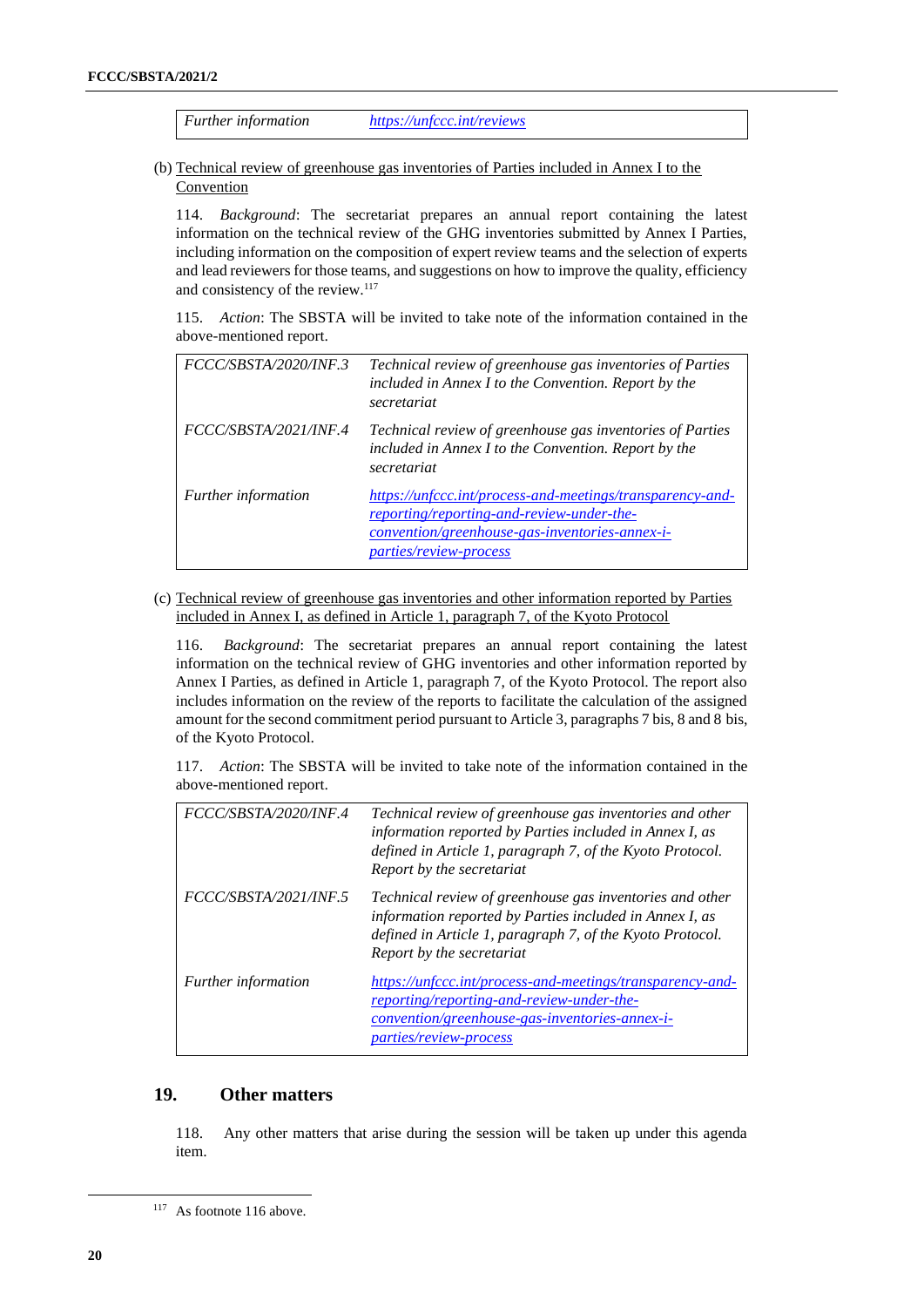# **20. Closure of and report on the session**

<span id="page-20-0"></span>119. On Saturday, 6 November, after the draft report on the session has been presented to the SBSTA for consideration and adoption, the Chair will declare the session closed.